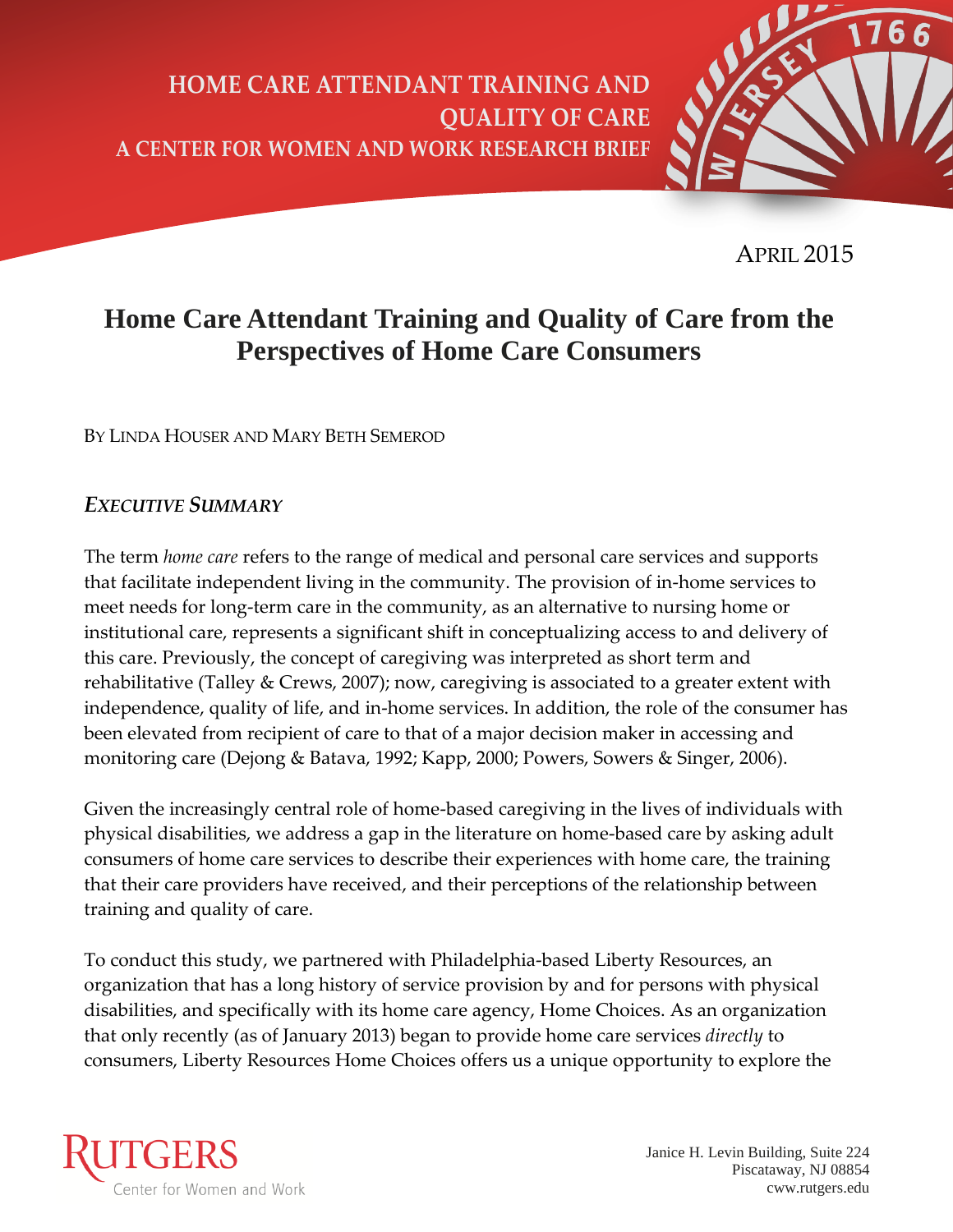relationship between care provider training and care quality, specifically for people with physical care needs.

Over the past five to six years, state-level policy changes have altered home care services policy in multiple ways, including reductions in funding available to offset the costs of training homecare providers. In this transition, Liberty Resources, its service consumers, and staff have experienced firsthand the transition from a comprehensive training model called "Building Bridges" (80 total training hours) to "Home Choices," a condensed model of preemployment (3 hours) and in-service (minimum 2 hours per year) training.

Two factors differentiate the Building Bridges training from Home Choices and other similar training models: the intensity of the training and the involvement of care consumers in the training process. Under Building Bridges, trainings were developed and provided through the Training and Upgrading Fund of District 1199c of the National Union of Hospital and Health Care Employees (NUHHCE). The 80 hours of training brought attendants and care consumers together to learn not only the general approaches and skills involved in homebased care provision, but also the particular needs of individual consumers.

Through semi-structured interviews with 20 consumers of care and 8 attendants, we explored perceptions of care quality, homecare attendant training, and the relationship between training and quality of care. Consumers and attendants identified several elements as constitutive of "quality care." These included the following:

- Autonomy
- Mutual respect
- Access to resources both in their homes and in their communities
- Consumer-Attendant Fit
- Stability
- Attendant preparation and performance
- Attendant well-being

Our study also uncovered both consumer and attendant views on important skills and characteristics for in-home personal care providers. Notably, we received a similar, oneword answer to these questions from both consumers and attendants: *patience*. For consumers, this first P – patience – was often followed by two other Ps –*passion* and *personality*. In fact, even when asked about skills attendants should have or training topics that should be covered, consumers often brought up characteristics of the individual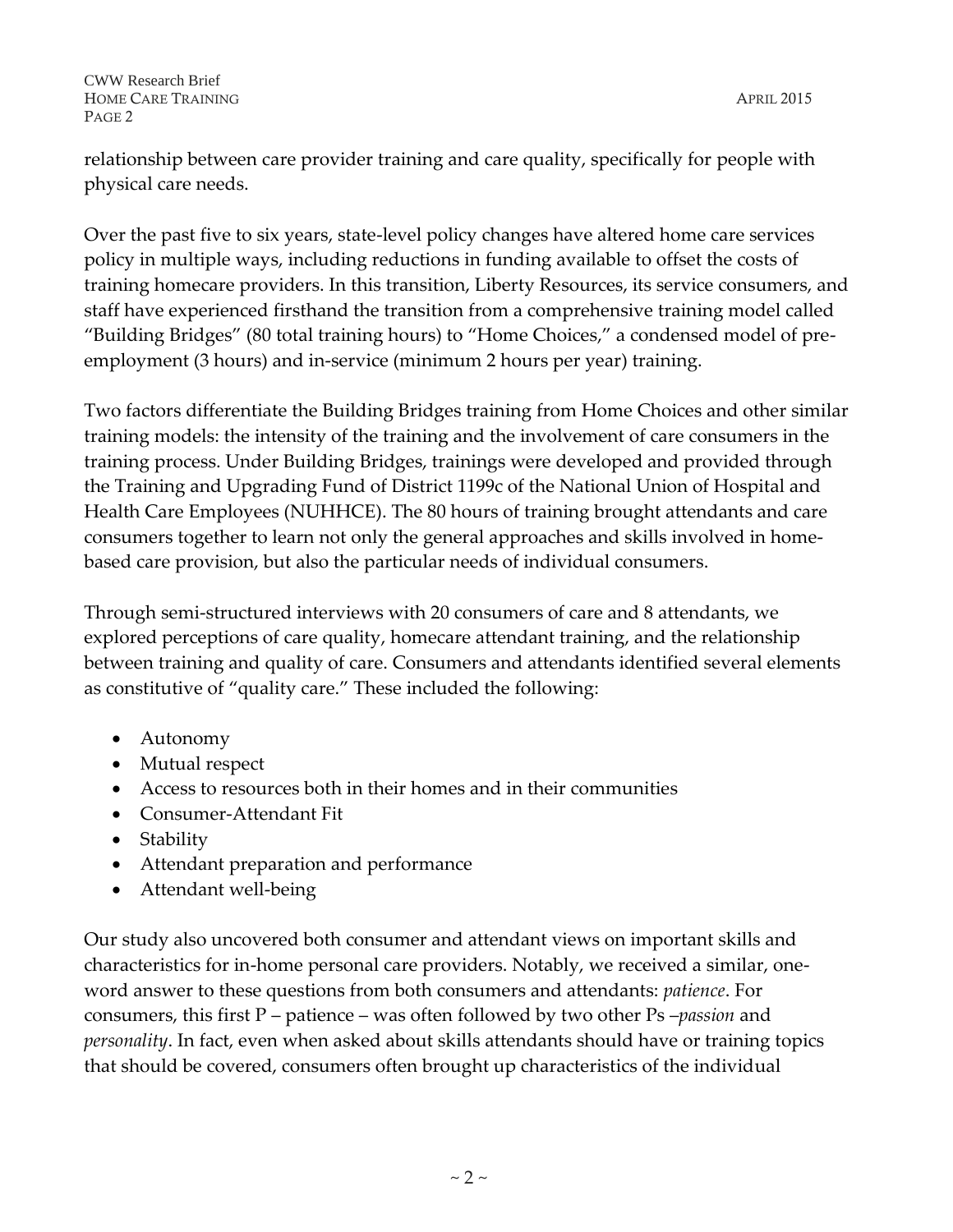attendant – a certain "personality." Lastly, consumers identified an attentiveness to the job encapsulated by the expression "on point" (i.e., focused on the work).

While autonomy, including the right to dismiss attendants, to interview attendants before agreeing to take them on, to establish standards for work quality, and to establish household rules, was highly prized by consumers, this appeared in stark contrast to consumers' *current* lack of involvement in initial training of attendants. Indeed, feedback from consumers whose attendants received training under the Building Bridges model described above, revealed a distinct preference for this training that is both hands-on and consumer-informed. Building Bridges had allowed consumers to work alongside professional trainers to teach their attendants care techniques, both generally and in reference to their specific set of needs and preferences.

Perhaps the most compelling contrast between consumers and attendants trained under Building Bridges and those trained more recently was the former's strong recollection of training content and ability to connect the training to a current skill set. By contrast, consumers who had begun to receive services more recently knew very little about the training that had been received by their attendants. Interview evidence suggests that, while even the 3-hour training provides attendants with some useful general knowledge with which to begin, attendants lack condition-specific knowledge, as well as hands-on knowledge. In some cases, this leads to some in-home trial-and-error that may, in turn, contribute to failed consumer-attendant connections; frustration, anxiety, and shame on the part of consumers and attendants; and even a risk to consumers' physical well-being.

Homecare attendants provide services that allow people to live in their own homes and that give respite to familial care providers. The work is intimate and often prolonged. While brief, topical trainings do play a role in preparing homecare attendants, the gap between consumer and new attendant expectations seems best addressed through consumer-informed and/or consumer-facilitated training in partnership with professional trainers.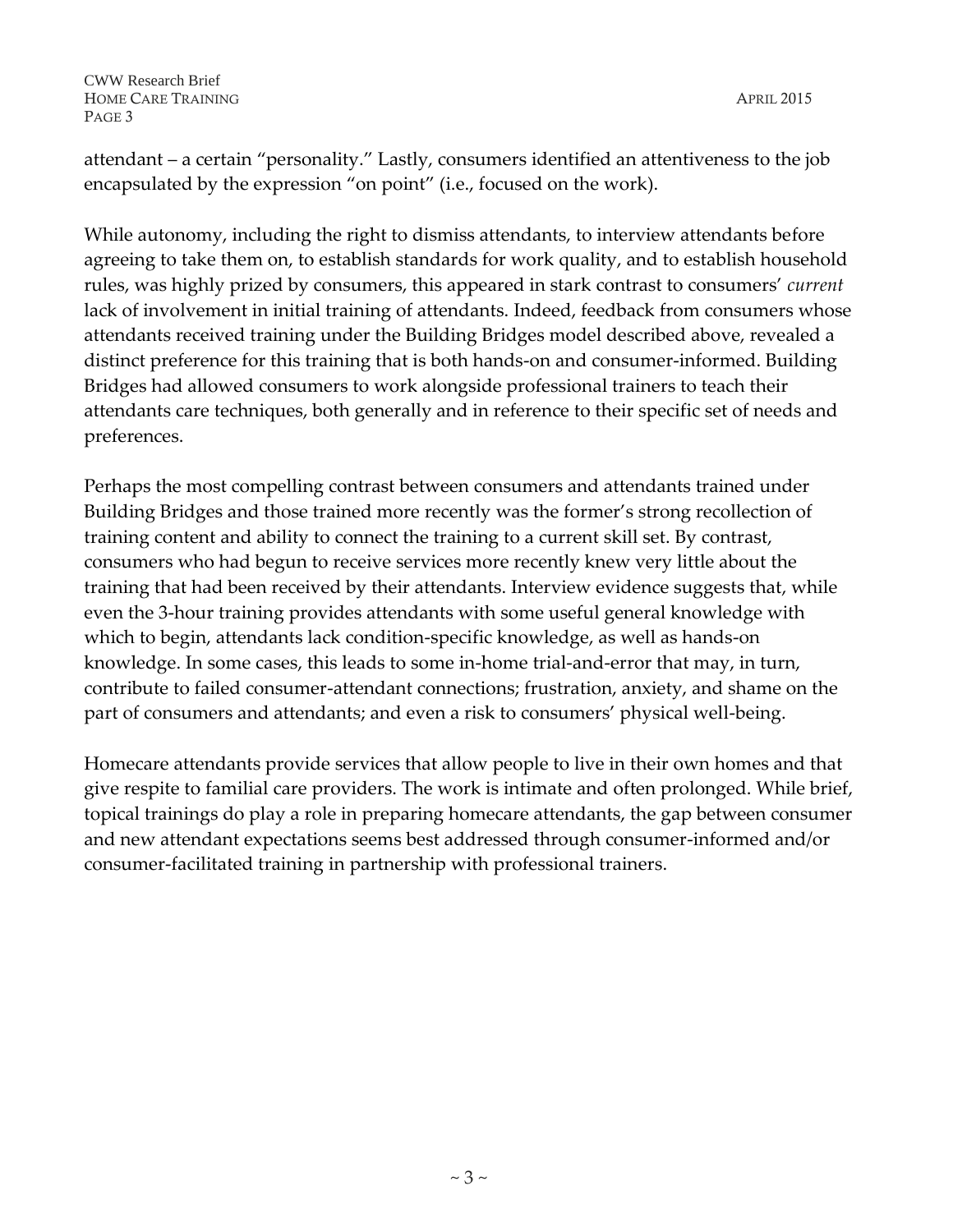## *INTRODUCTION AND BACKGROUND*

The concept of *care work* (England, 2005) has emerged from multiple disciplines as both increased longevity and advancements in medical care and health technology have resulted in growth in numbers of older adults and individuals with disabilities (Talley & Crews, 2007). The term *home care* refers to the range of medical and personal care services and supports that facilitate independent living in the community. The distinction between levels of care is generally established by agency providers who monitor care in accordance with funding and licensing regulations (Kapp, 2000).

Over the past 40 years, older adults and individuals with disabilities have successfully advocated for a greater array of choices in care services, opening up opportunities for individuals to remain in their own homes or other home settings while still accessing needed medical and personal care. Consequently, recent reports by the Bureau of Labor Statistics (2012) related to community- and home-based personal care have predicted personal care aides to be the fastest growing occupation between 2010 and 2020, yet the demand for these services is also expected to double, creating a significant shortage of workers (Butler, Brennan-Ing, Wardamasky, & Ashley, 2014). Even as demand for home care attendants grows, there is substantial variation at every level – state, locale, and agency – pertaining to regulation or standardization of attendant preparation and training (Powers et al., 2006).

The Institute of Medicine (2008) has approached the projected shortage of home care workers in its assessment of current health care needs and analysis of the contemporary health care workforce. This discussion has unveiled patterns of low pay, poor working conditions, high levels of job injury and job stress, limited training, and concerns about the quality of longterm supportive care. One promising result of this committee's work has been an increased awareness and emphasis on the need for developing comprehensive, coordinated, and efficient models of care that reflect an increase in size and skill to respond to predicted demand for services. Most importantly, this approach must include all levels of caregiving, especially home and community-based supports.

The provision of in-home services to meet needs for *long-term* care in the community, as an alternative to nursing home or institutional care, represents a significant shift in conceptualizing access to and delivery of this care. Long-term support services are focused on caregiving to facilitate *independence* as opposed to medical care related to the illness that caused *dependence* (Bishop, 2004). Previously, the concept of caregiving was interpreted as short term and rehabilitative (Talley & Crews, 2007); however, as the result of reframing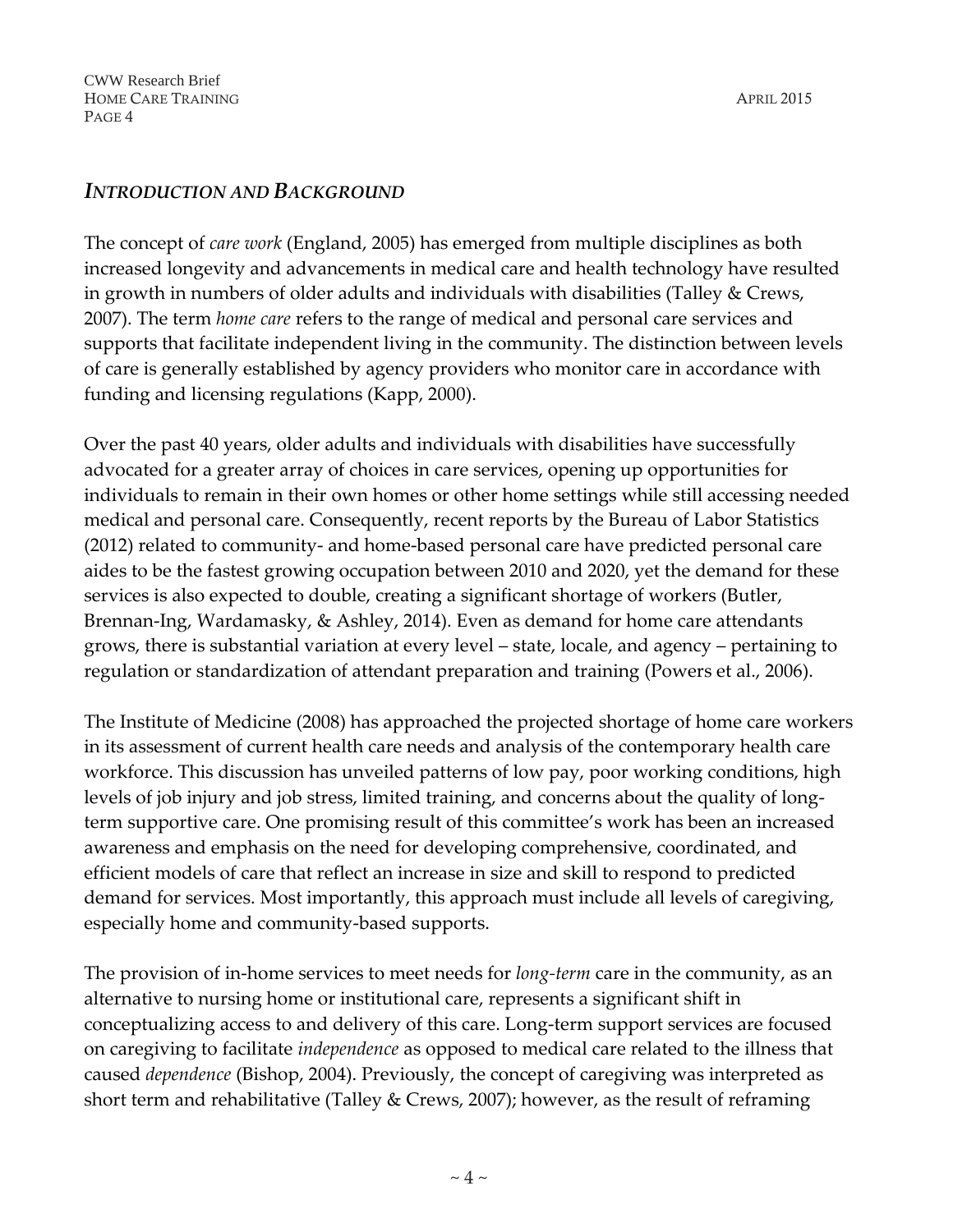caregiving in the context of community-based care, caregiving is now associated to a greater extent with independence, quality of life, and in-home services. In addition, the role of the consumer has been elevated from recipient of care to that of a major decision maker in accessing and monitoring care (Dejong & Batava, 1992; Kapp, 2000; Powers, Sowers & Singer, 2006).

To date, research on home care services has focused primarily on typologies of care (Fine, 2012; Moroney & Dokecki, 1998), caregiver stress and burden (Duffy, 2005; England, 2005; Schulz, Beach, Cook, Martire, Tomlinson & Monin, 2012), the concept of consumer-directed care (Powers, Sowers & Singer, 2006; Talley & Crews, 2007), and caregivers' access to training (NAC, 2009; Stone & Wiener, 2001). Absent from this literature are the voices of consumers articulating their views of quality of care, caregiver training, and the link between the two. We address this gap by asking adult consumers of home care services to describe their experiences with home care, the training that their care providers have received, and their perceptions of the relationship between training and quality of care.

To conduct this study, we partnered with Liberty Resources, an organization that has a long history of service provision by and for persons with physical disabilities, and specifically with its home care agency, Home Choices. While the bulk of its home care services are provided in Philadelphia, its service reach has expanded to include counties across Pennsylvania.

As an organization that only recently (as of January 2013) begun to provide home care services *directly* to consumers, Liberty Resources Home Choices offers us a unique opportunity to explore the relationship between care provider training and care quality, specifically for people with physical care needs. The context in which Liberty Resources has moved from being a fiscal intermediary in a "consumer-as-employer" staffing structure to a direct provider of care is also distinct. Its home state, Pennsylvania, has altered home care services policy in multiple ways, including reductions in funding available to offset the costs of training homecare providers. In this transition, Liberty Resources, its service consumers, and staff have experienced firsthand the transition from a comprehensive training model called "Building Bridges" (80 total training hours) to "Home Choices," a condensed model of pre-employment (3 hours) and in-service (minimum 2 hours per year) training.

Two factors differentiate the Building Bridges training from Home Choices and other similar training models: the intensity of the training and the involvement of care consumers in the training process. Under Building Bridges, trainings were developed and provided through the Training and Upgrading Fund of District 1199c of the National Union of Hospital and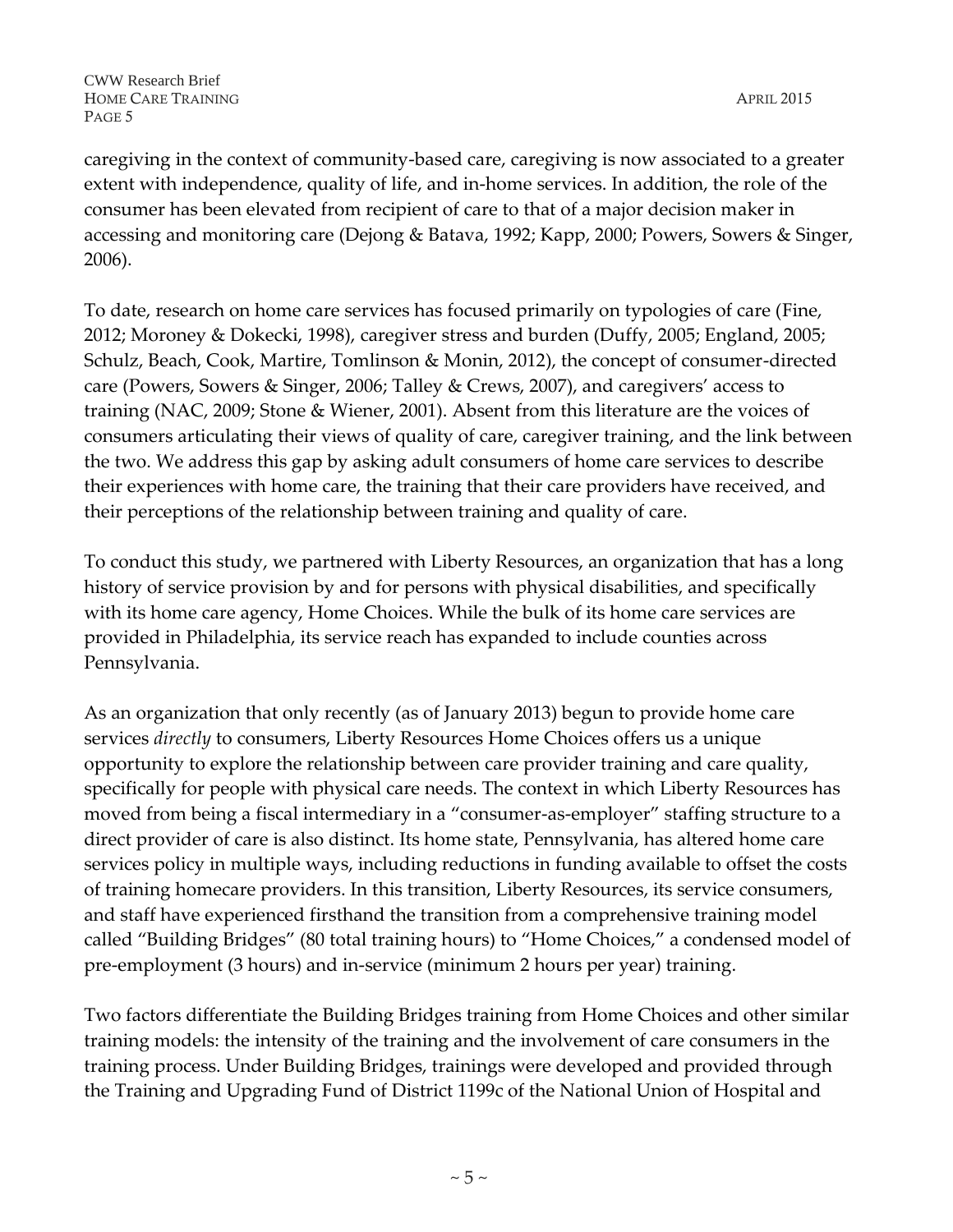Health Care Employees (NUHHCE). The 80 hours of training brought attendants and care consumers together to learn not only the general approaches and skills involved in homebased care provision, but also the particular needs of individual consumers.

As a result of state-level policy change, the funding used to provide home care attendant training was eliminated, resulting in a substantial reduction in capacity to provide training to newly hired attendants. While the organization continues to offer both initial and inservice training to attendants, start-up training is limited to a single day and no longer involves consumers directly.

Through semi-structured interviews with 20 consumers of care and 8 attendants, $1$  we explored perception of care quality, homecare attendant training, and the relationship between training and quality of care. We intentionally sought out respondents who had received services under the Building Bridges training model and respondents who had begun receiving services only recently. The home care service provision that is the focus of this research can be categorized as non-medical attendant care which includes personal care activities to support persons with functional limitations to live independently in the community.

# *SAMPLE AND DATA COLLECTION METHODS*

The research reported herein was approved by the Institutional Review Board (IRB) of Rutgers, the State University of New Jersey, in April 2014. Throughout the summer of 2014, Liberty Resources Home Choices distributed letters inviting consumers and attendants to participate in interviews lasting approximately 30 to 60 minutes. Potential participants were told that they would be asked about their experiences receiving or providing home-based care and their opinions regarding the relationship between attendant training and quality of care. *Attendants* interested in participating in the study contacted the Center for Women and Work (CWW) at Rutgers University directly. *Consumers* interested in participating in the study contacted CWW either directly or through a Liberty contact. CWW then scheduled interviews with consumers and attendants in their homes if possible or by phone if they preferred.

Prior to each interview, consumers and attendants signed detailed consent forms, with separate forms providing consent for the interview itself and for audio-recording of the

 $\overline{a}$ 

 $^{1}$  Both "consumer" and "attendant" are identifiers used by our partner agency.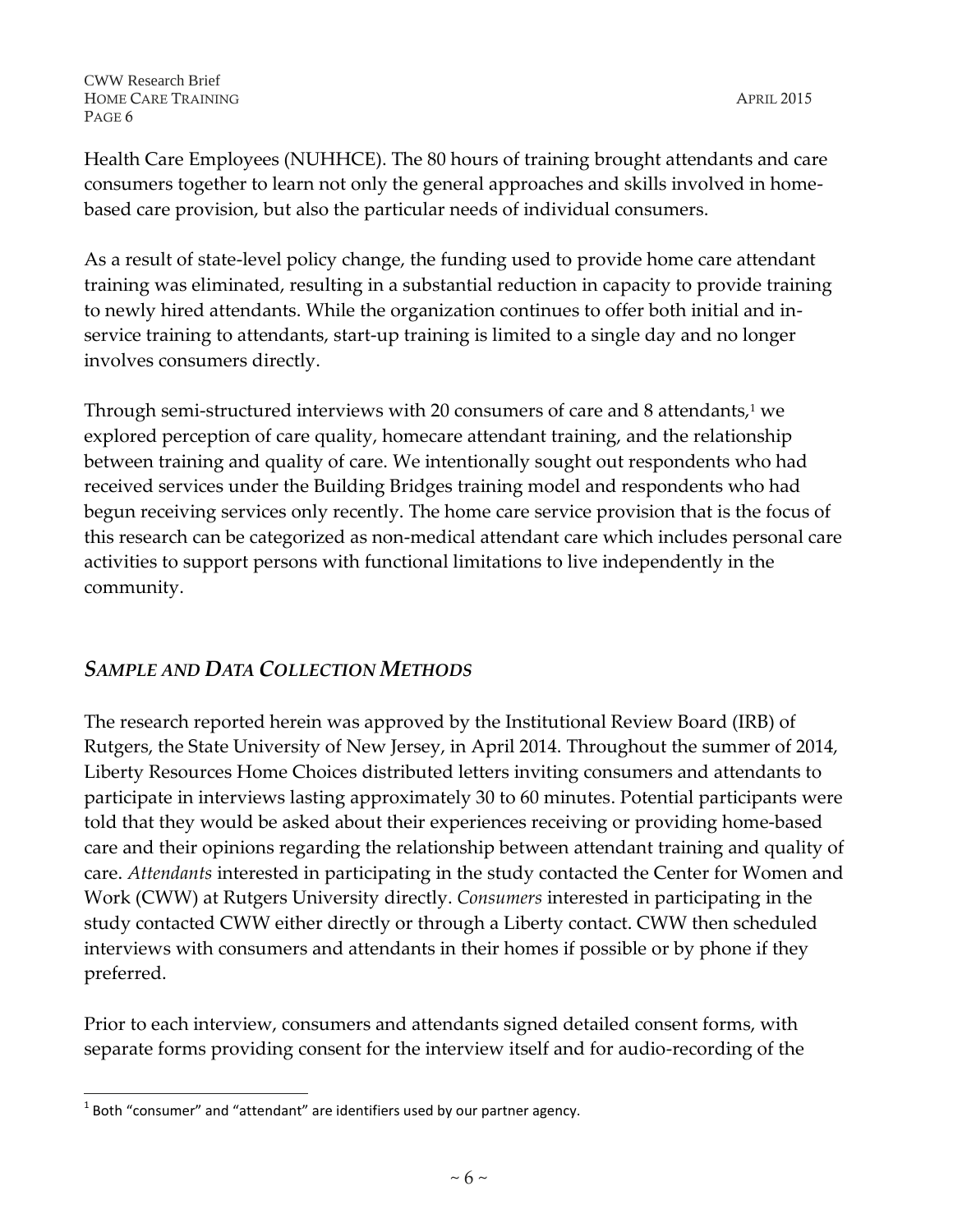interview. Each participant received \$25 prior to the start of the interview, delivered in person if the interview took place in the home and via mail if the interview took place via phone.

We conducted semi-structured interviews with 20 homecare consumers and 8 attendants between August 19, 2014, and September 16, 2014. Sixteen of the 20 consumer interviews, and 3 of the 8 attendant interviews, took place in the homes of the interviewees. Interviews ranged in duration from 15 to 75 minutes. Interviews were transcribed and analyzed for themes related to service quality, training content, and training impact, with coding carried out by two coders, one of whom was also the primary interviewer for every interview.

Our sample included 12 female and 8 male consumers and 8 female attendants. The length of time for which those interviewed had received homecare services ranged from 3 months to over 10 years.

# *RESULTS*

## *What Elements Constitute Quality Care?*

*Autonomy*: One of the most prominent themes emerging from the interviews was that of autonomy or independence. Consumers of care brought up autonomy as something they liked or valued about their current experience when autonomy was present for them and as something that could be going better when they felt autonomy was lacking for them. Some consumers saw home-based attendant care in a very immediate and ongoing way as an alternative to the isolation and dependence that they associated with nursing home care. A few even spoke of asking home care agencies to help them advocate for release from institutional care or from temporary hospitalizations. Consumers described how home care services have given them some control over their living conditions, making it possible for them to live with or near family members and friends and to engage with their communities.

In describing one of the first consumers with whom she worked, an attendant observed,

*She was in a nursing home for a couple of years, and when they just come home from the nursing home, they are so afraid. So afraid…. People just don't realize what it means to those people who can get out of those nursing homes and have somebody come in and help them every day.*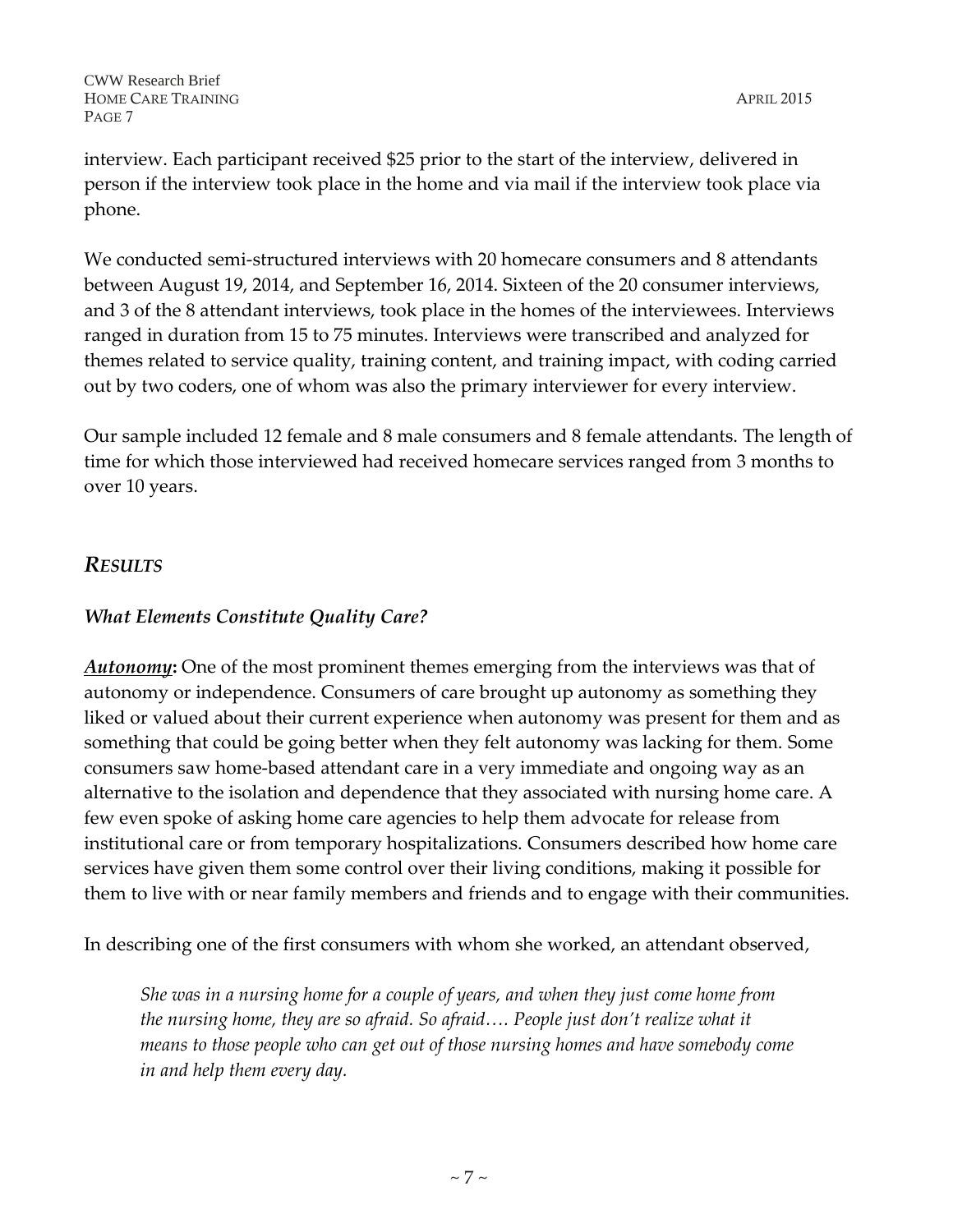One young adult consumer described her concerns for the future, linking them to her desire to maintain her independence:

*For me, because I think it's important, for me- my independence. Because my biggest fear is ending up in a nursing home. So, it is important to have that choice to stay in my home. It always scares me with all the budget stuff going on that could be taken away. That it is not guaranteed. That worries me a lot and just to have that choice to who I hire. I don't want that to ever be taken away from me. As we expressed, we have had those issues of people we don't know coming in here and that scares me- not having that choice of who to work for me because they are coming into my home. I fear that with some of the things that go on and people who are elected into office don't care about that or just don't even take it into consideration. That they view something one way because they're not living it, and it's so important when you're living it. It is very important who I choose to help me to remain independent so I don't end up in a nursing home.*

Consumers described (and almost uniformly celebrated) having direct authority over their attendants in a number of ways, including the right to dismiss attendants they found unsuitable, the right to interview attendants before agreeing to take them on, the right to establish standards for work quality, and the right to establish household rules (e.g., break times, use of cell phones). A few consumers shared dissatisfaction with the expectation that they contact the agency first if a scheduled attendant does not show up, and some shared that they are either fighting this policy or that they actively ignore it, calling in reliable attendants in the case of "no-shows" and then working with Liberty to adjust the schedule accordingly. As one consumer shared,

*…the reason I left the agency I was with [before Liberty] is because they didn't provide me with the flexibility that I felt that I needed. Just because they were sending me,… like Liberty will send me out an attendant but then they are very good with me about when I may need to switch up somebody. The other agency wasn't.*

A few consumers expressed appreciation both for the elements of service over which they had control and for the elements of service that they could leave in Liberty's hands. For example, one man shared,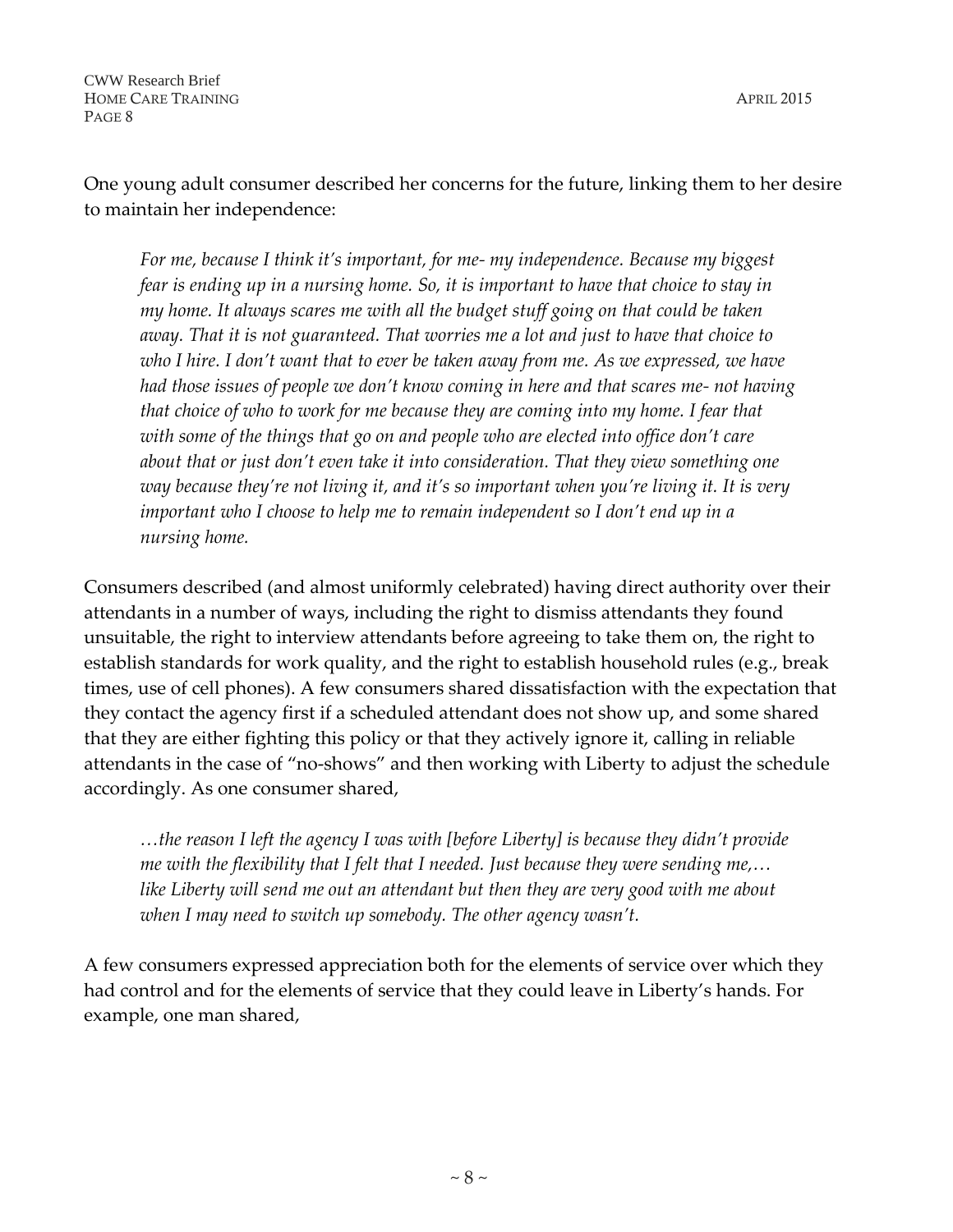*What I like about it is that I can manage the schedule but I don't have to do any of the paperwork, and - say if I get tired of an attendant and have to get rid of them - let Liberty do it. I'm not going to do that.*

Our interviews revealed a number of negative experiences that consumers had had with attendants, including concerns with job performance, falsifying reports of hours worked, theft, and direct requests to consumers for higher pay or more hours. However, perhaps one of the most compelling pieces of evidence for the theme of autonomy was the extent to which consumers felt empowered to dismiss attendants in these situations. In each case that consumers reported problems with attendants, they also reported that Liberty supported termination decisions and found replacement attendants promptly.

For the most part, the consumers interviewed reported that they were managing challenges well, that the agency was responsive, and that they believed they had the power to improve services.

*Respect***:** Both consumers *and attendants* associated quality of caregiving with attendant behaviors and attitudes that demonstrate that the home belongs to the consumer, not to the attendant. The word, *respect*, was threaded throughout interviews with both consumers and attendants. Quality attendants were described as respecting consumers' independence and ownership of both their time and their space.

One attendant noted that she has learned that, "You have to do things the way they [consumers] want you to do them. You can suggest things, but I try to do exactly what they tell me to do." She described this principle as important both to the quality of her work and to the quality of the work of home care in general.

One consumer connected a lack of respect at an individual level to a more general lack of respect for people with disabilities:

*…some people can come in and really treat you as if… some people (not all people) can have a preconceived notion that people with physical disabilities either have mental retardation of some sort - so you can get someone to come in who really treats you like that and you are like- 'no.'*

What was again striking, however, was the consistency with which consumers and attendants expressed confidence that, if they were dissatisfied with the level of mutual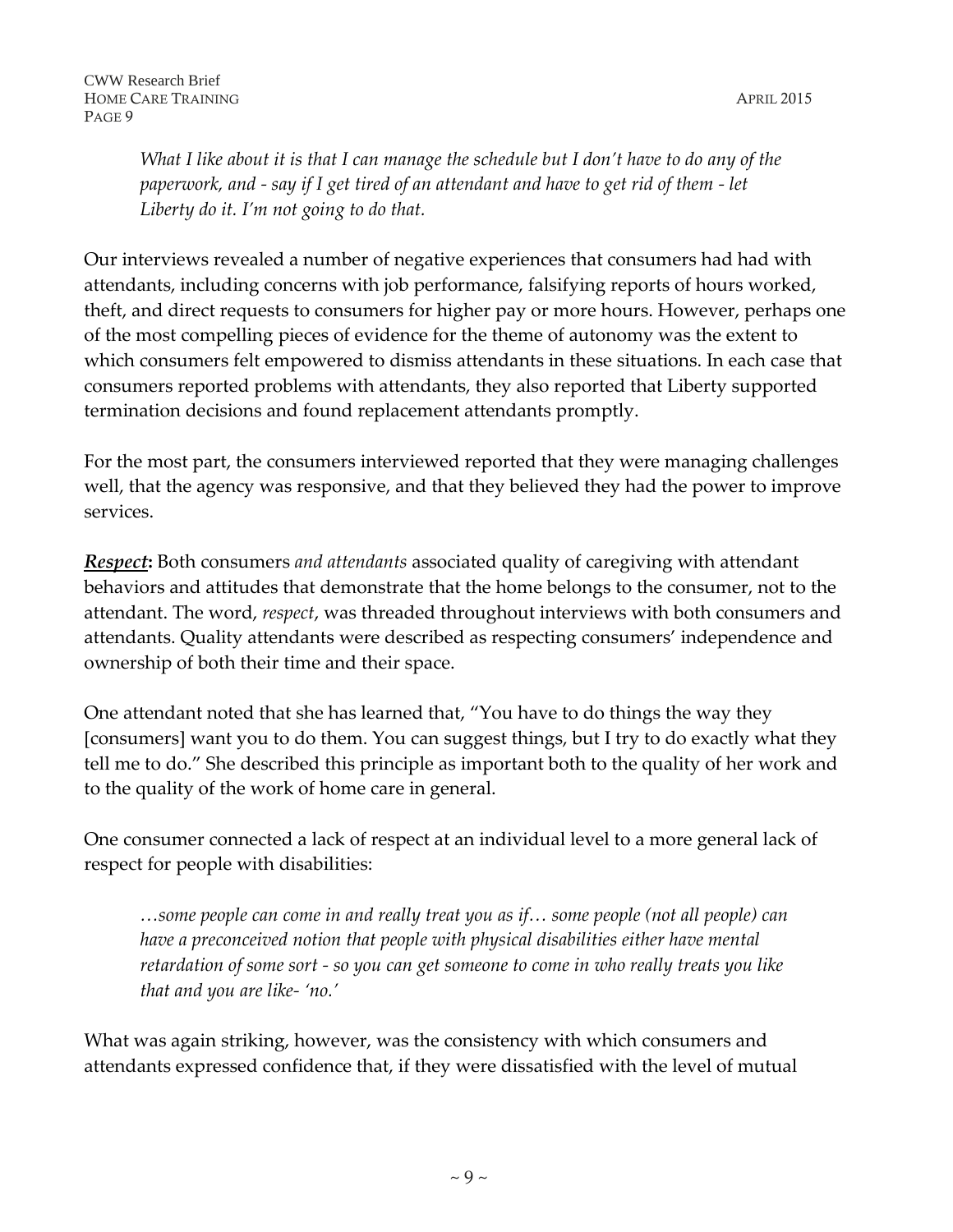respect in a consumer-attendant match, they could either change the situation for the better or leave it entirely. As one consumer shared,

*With family. You gotta put them in their place. I want you to be my attendant, but we're not just gonna sit there and … talk for 8 hours. You are going to do what I tell you to do or you will be fired.*

*Access:* Consumers shared that they valued having access to resources and experiences associated both with their own homes and with their surrounding communities. As such, they described quality caregiving as care that provides safety and protection, as well as opportunities for shared learning experiences. While consumers emphasized wanting and needing attendants to work autonomously, be self-motivated, and follow consumers' preferences for home and personal care, many also valued working collaboratively with their attendants.

One consumer explained that her attendant had showed her how to make crafts and had taught her to sew, even bringing a sewing machine to the consumer's home when the consumer expressed a desire to learn. Now, this consumer is able to create and sew items to give as gifts. An attendant described the reciprocity that exists between her and the consumer with whom she works:

*I actually can cook but she likes to cook the way she like to cook. So we get together and we cook the way she want to cook. She enjoy that. No matter how she is, she enjoys that. I am glad that I can bring that out of her.* 

Consumers and attendants both spoke positively about shared experiences outside of the home. Attendants accompanied consumers regularly on shopping trips and doctors' appointments, and brought consumers outside to interact with neighbors and other community members. Being able to access stores and thus products of their own choosing was highly valued by many consumers. One consumer with a particularly complex array of medical concerns described her attendant as an essential and trusted repository of information:

*She goes to the doctor with me and stuff like that and that helps because I fall asleep and need to know what the doctor says. Like last week when I went to the doctor, she said I got your prescriptions together like we talked about- I would say- 'What did we talk about?'*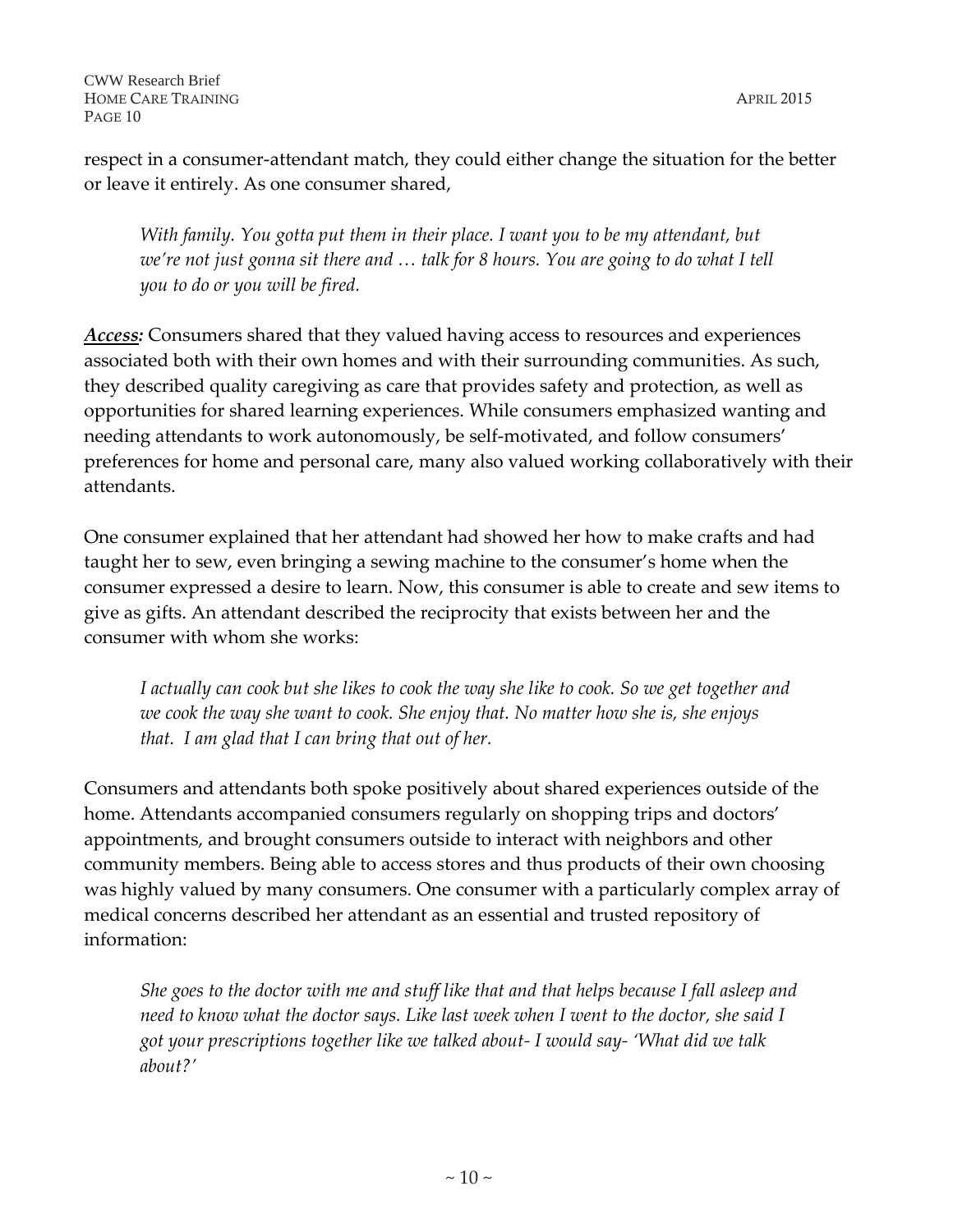*Relationship Fit:* While acknowledging that relationship fit is not an essential characteristic of home-based attendant care, several consumers and attendants identified relationship quality as something they valued and liked about their current arrangements. One consumer described her attendant as the "perfect person," in part because of her punctuality and dependability and in part because of her personality. This consumer noted that she had been told by various service agencies that attendants were not there to be consumers' friends but concluded, "You can't stop the friendship from happening; the bond comes in."

Consumers described instances of celebrating achievements, such as improved mobility or equipment upgrades, with their attendants.

A few consumers identified their feelings of concern for their attendants as obstacles to reporting deficits in work quality, punctuality, or attendance. This was particularly true when the attendant in question was a family member. In one case, a consumer shared that one of his service providers had advised him to be less "familiar" and "disclosing" with his attendants and that this had helped him to better manage his care. Overall, however, consumers who reported having had challenges of any sort with attendants were united in sharing that, once they had decided to take action, they could turn their concerns over to Liberty and Liberty would promptly find a replacement.

Several home care attendants also spoke of providing company and conversation as aspects of their work. However, they made clear that this was something negotiated, either explicitly or implicitly, with each service consumer. They distinguished between consumers who preferred attendants to be task-oriented throughout their scheduled hours and consumers who enjoyed conversing while the attendant worked or who liked to use attendant hours to accomplish shopping needs and take other community trips.

One attendant, who had provided home care services for many years, described her views of her work as follows:

*I say that I don't want to get close but how can you work with somebody and not be close and become family? Especially every time you turn around- [they may be] in the hospital. Then [they're] barely eating. That does a toll to my heart every once in a while. My heart bleeds- I play that 'tough tony' role, but I bleed just like everybody else. When you are hurting, I am hurting too.*

*Stability:* Stability of care provision – care that is continuous, consistent, and timely – was identified as a key element of care quality, made most apparent when it was lacking.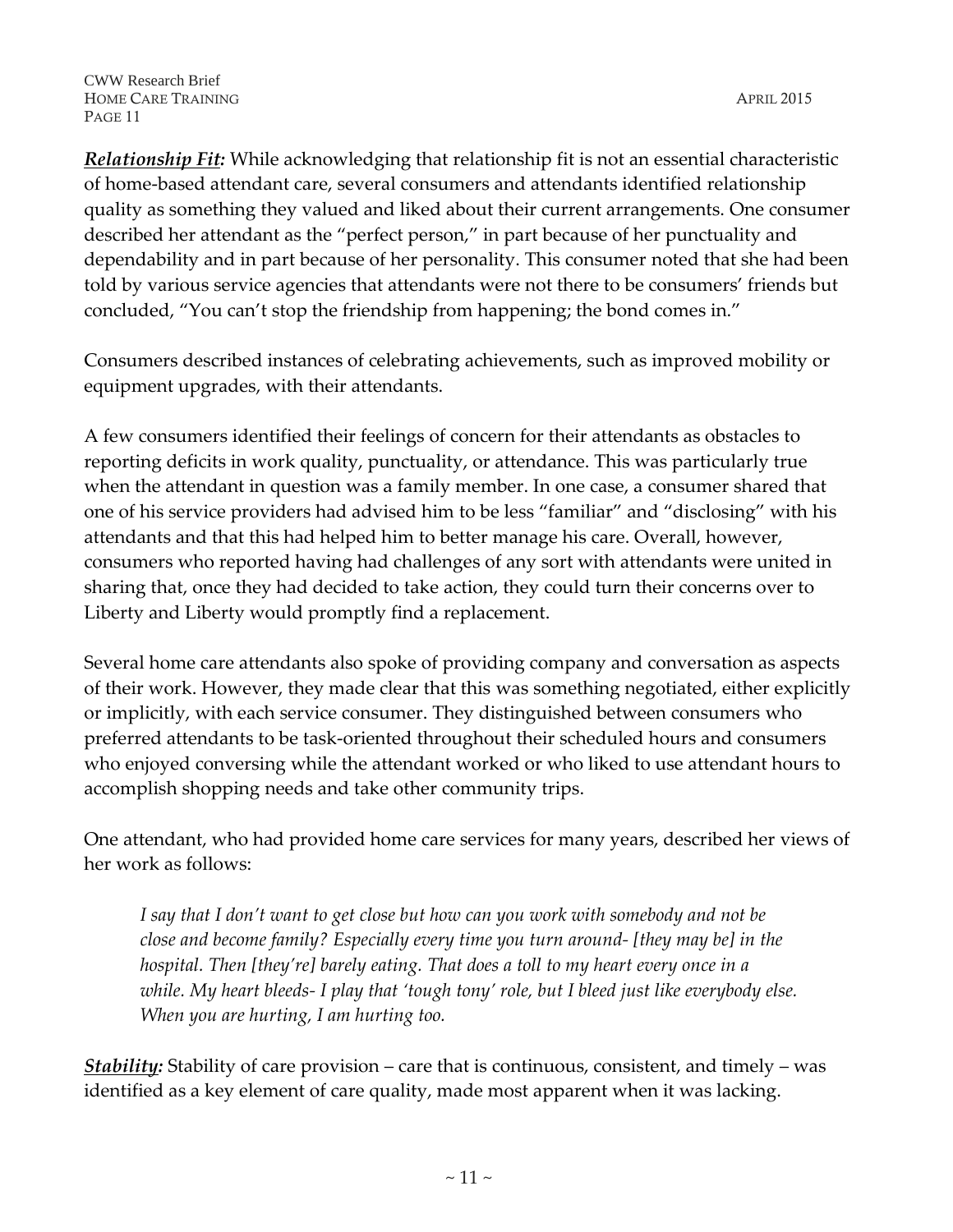*To be really honest, I really don't like so much change. I don't like it. There's too many different personalities. There are too many different spirits. Different people have different spirits. You know? I don't like really dealing with that all the time. Because what's on you can either drain me or pick me up.* 

Another consumer noted,

*I don't like getting to know different ones. It really throws me off, you know? Then I need to show them the ropes- what I like and what I don't like.*

As noted in the discussion of the *Relationship Fit* theme, consumer-attendant relationships that are "working" are often grounded in stability of care provision:

*So, she does what I want her to do when I want her to do it and she doesn't ask too many questions. We do socialize and have a good time when she is here but she goes home when she is supposed to and she comes when she is supposed to. And that is the way I want it.* 

Attendant interviews offered some insight into a few of the "supply side" factors that may be getting in the way of stable caregiving. Several of the attendants newer to Liberty shared that, while they were building up their work hours, they often took on "split schedules," seeing consumers in different parts of the city, with gaps of time between jobs. Because many attendants rely on public transportation to get from site to site, and many have family caregiving responsibilities of their own (e.g., care of young children), they juggle many scheduling uncertainties throughout the day. These uncertainties may become obstacles to punctuality and attendance and, ultimately, may increase attendant turnover.

*Preparation and Performance:* All 20 consumers interviewed identified elements of preparation and/or performance as valued qualities of the care they received. As one consumer noted,

*Every aide that I have had, they come to me first and they ask what do you need us to do? And I point out the spot. And they go just right to work.*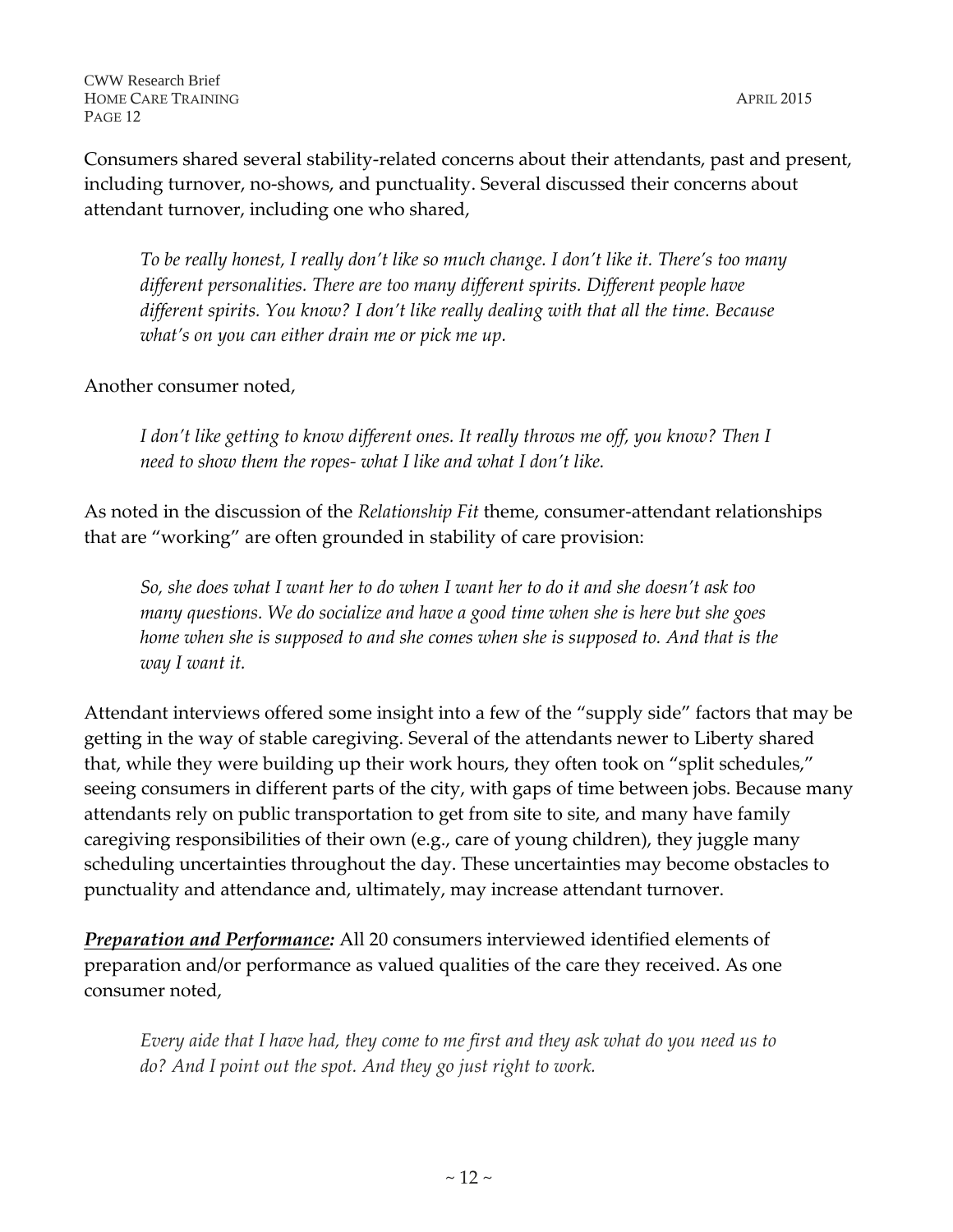Included in this area was a general appreciation of work ethic, as well as concerns about the frequency and timing of breaks and conflicting understandings of attendant responsibilities (e.g., standards of housekeeping). Most consumers had distinct preferences for cleaning supplies, approaches to housekeeping, and housekeeping priorities and, in a few cases, these approaches or priorities conflicted with those of their attendants. Some consumers spoke with great humor about finding "common ground" with their attendants; for others, the gulf between the consumer-driven requirements of the job and the attendant's work product was insurmountable and the attendant was dismissed. It is important to note that, in light of the severity of the medical challenges faced by most consumers, aspects of household maintenance, including meal preparation, dusting/vacuuming, and maintenance of orderly spaces (e.g., essential supplies placed in the reach of consumers; clear paths for consumers to walk or use wheelchairs) are not mere preferences, but rather essentials:

*Yes, they have to change my tubing. They have to change the tie that goes around my 'trach.' They have to clean my equipment and, when my supplies come in, they have put up all my supplies. It's a lot that they have to do to help me.*

Several consumers drew a contrast between attendants with and without established work patterns. One consumer described an attendant who was so punctual, consistent, and hardworking that the consumer was willing to work with her until she acquired a missing skill: the ability to cook:

*I have had one girl who came and told me point blank - she said she didn't know how to cook. And I thought, 'Oh Lord.' But it worked out. It worked out for both of us. She was young so you can expect that out of her. She's just a young person just learning so I didn't hold that against her.*

*Attendant Well-being*: Consumers were not asked about attendant well-being, nor were they asked about details such as salaries or benefits, but several expressed interest in their attendants' lives beyond the work days. A few volunteered that they would like attendants to have better access to benefits, including higher pay, overtime when they work "past that clock," and paid time off. Three consumers quoted below shared their concerns about attendant well-being and linked these concerns to quality of care:

*They're [Attendants are] human too and they have to live on the outside; they have an outside life as well as they do coming in. So, I have to remember that. You have to consider that. They've got family too. They go through everything we do*.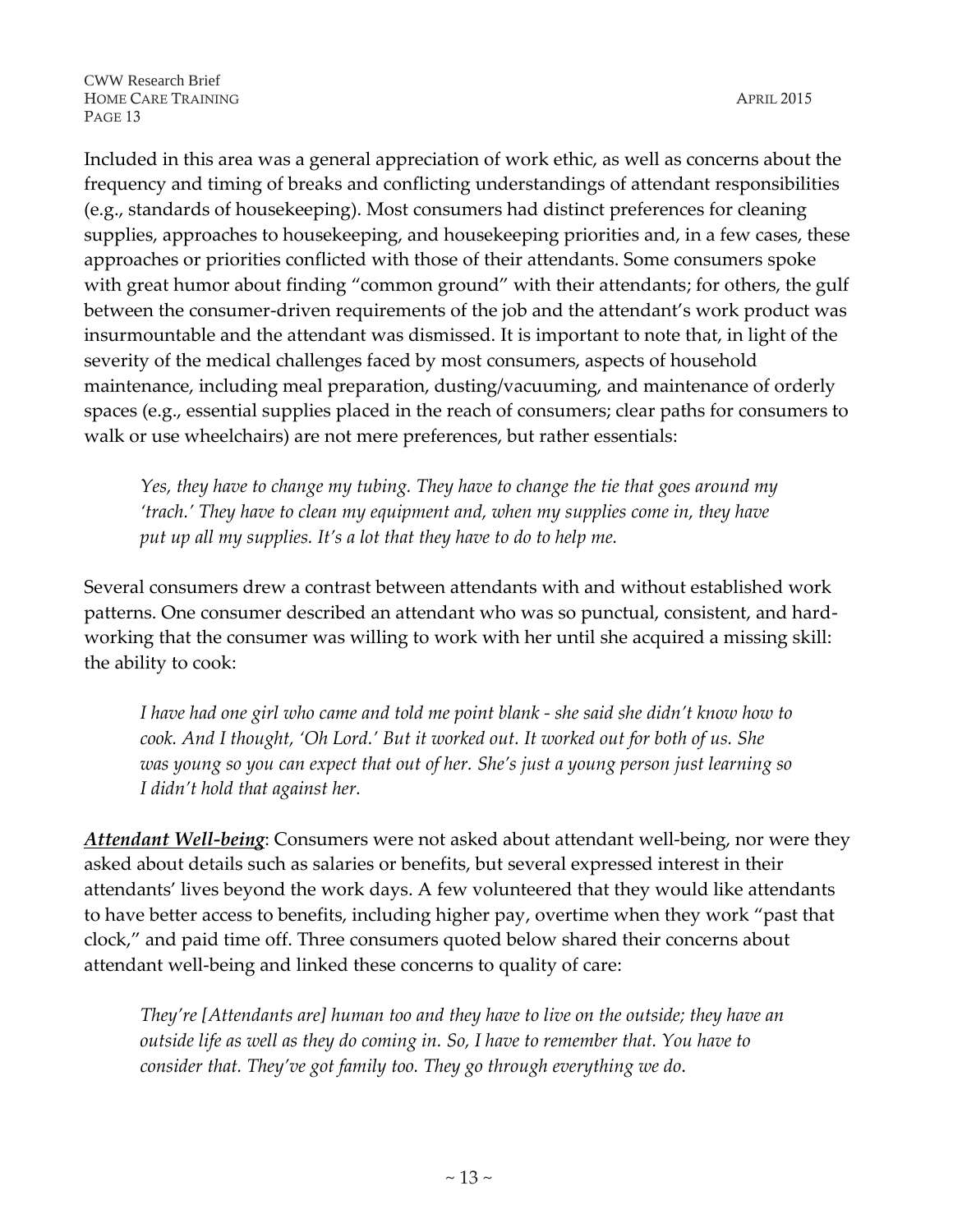*As for me, I found that you have to manage your care to make it work for you, and also*  make it work for your attendants because they have lives too. And I think that *sometimes, from what my attendants tell me, and I have had a lot of attendants both*  Liberty when I started and for the other agency... And the younger ones -the biggest *issue they talked about was lack of respect from the agency sometimes and from other consumers.* 

 $\sim$ ~~~~~~~~

~~~~~~~~~~

*…I admire those aides who comes out for 2 or 2 ½ hours but by the time they get there and they spend on their coffee, and spend whatever, they have ate up the money that they supposedly make…. … I also say, for me, I think this work should start out at \$15/ hour. Just from a human perspective. And raising families and raising kids and trans [transportation] pass costs- at \$82/month –if you don't have a transpass, tokens cost at \$18/week. \$18!*

When we asked attendants to tell us about "some things that [they] think would help to make [their] job easier or better," areas identified included greater access to training, more work hours, consistent and/or consecutive shifts, increased wages, and access to benefits such as health insurance. One attendant, who was animated in describing her enjoyment of her job, shared,

*So. Because I don't have it [health insurance], the emergency room is always available. I don't know, it wears you out. I guess because the bills keep coming and I take them to welfare but they deny me and tell me I make too much money. I just suck it up and keep moving.*

#### *What Characterizes a "Good Attendant?"*

In an effort to identify both consumer and attendant views on important skills and characteristics for in-home personal care providers, we asked similar questions of consumers and attendants. Specifically, we asked consumers the following question: "What are some things that you think are important for anyone providing care in another person's home to know?" We asked attendants the following question: "What are some things you have learned in the course of providing care for other people?"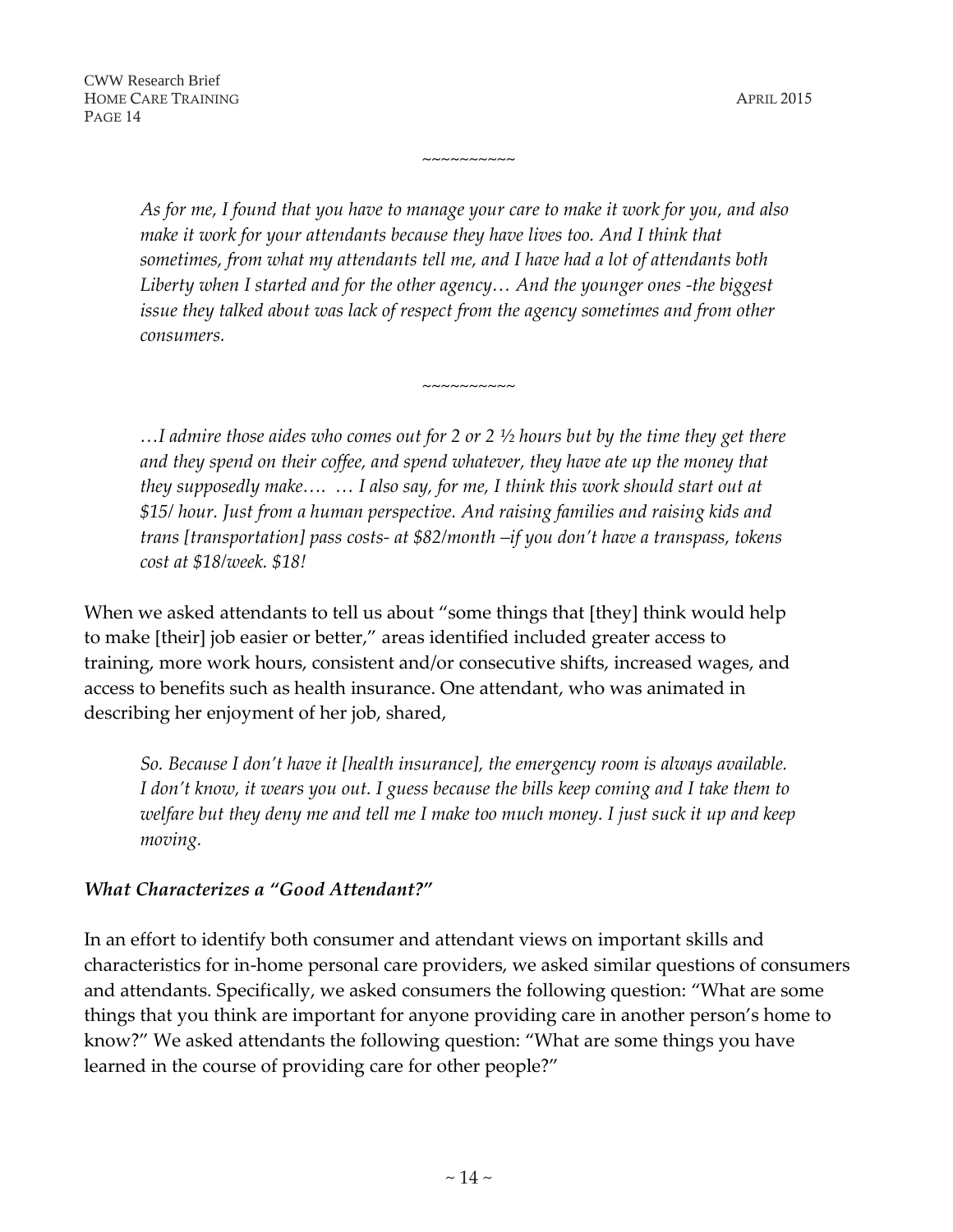Notably, we received a similar, one-word answer to these questions from both consumers and attendants: *patience*. One consumer elaborated, stating that attendants should,

*Be able to tolerate and be able to cope with the fact that you may be dealing with someone who has been sick for a long time; they might mood swing on you at any moment because of their illness and it has nothing to do with you personally. So, they [attendants] should be taught in some degree about how to handle mood swings and not to reflect on themselves individually. Not to take it personally.*

For consumers, this first P – patience – was often followed by two other Ps –*passion* and *personality*. As one consumer noted,

*They [home care attendants] have to have patience in the first place; you have to have a certain passion and compassion. If you go and do this work and what I see happen is…Do you know why people don't stay in this job? Because they* lose passion. *Passion is what keeps you in any job. If you lose the passion…Particularly, in this job. And I can understand why you would lose the passion. Because it is a rough field. A rough field.* 

In fact, even when asked about skills attendants should have or training topics that should be covered, consumers often brought up characteristics of the individual attendant – a certain "personality."

*Like, supposed to be caring. You have to want to love the job in order to do it. Even to my neighbor or someone outside. When we go out, I expect you to be supportive, not sympathetic but to be loving and kind and to help with care.*

In addition to the "three Ps" of patience, passion, and personality, consumers identified an attentiveness to the job encapsulated by the expression "on point" (i.e., focused on the work). From the perspective of individual-as-employer, attendants are expected to be "on point" because this is what the job requires; being "on point" is a signifier of quality service. From the perspective of individual-as-service-consumer, attendants must be "on point," or the consequences for medically vulnerable individuals may be serious and even devastating. As one consumer noted,

*…you might make sure that you know how to assist them with the wheelchair. If they fall, you got to know what to do- what you're supposed to do and be 'on point' with*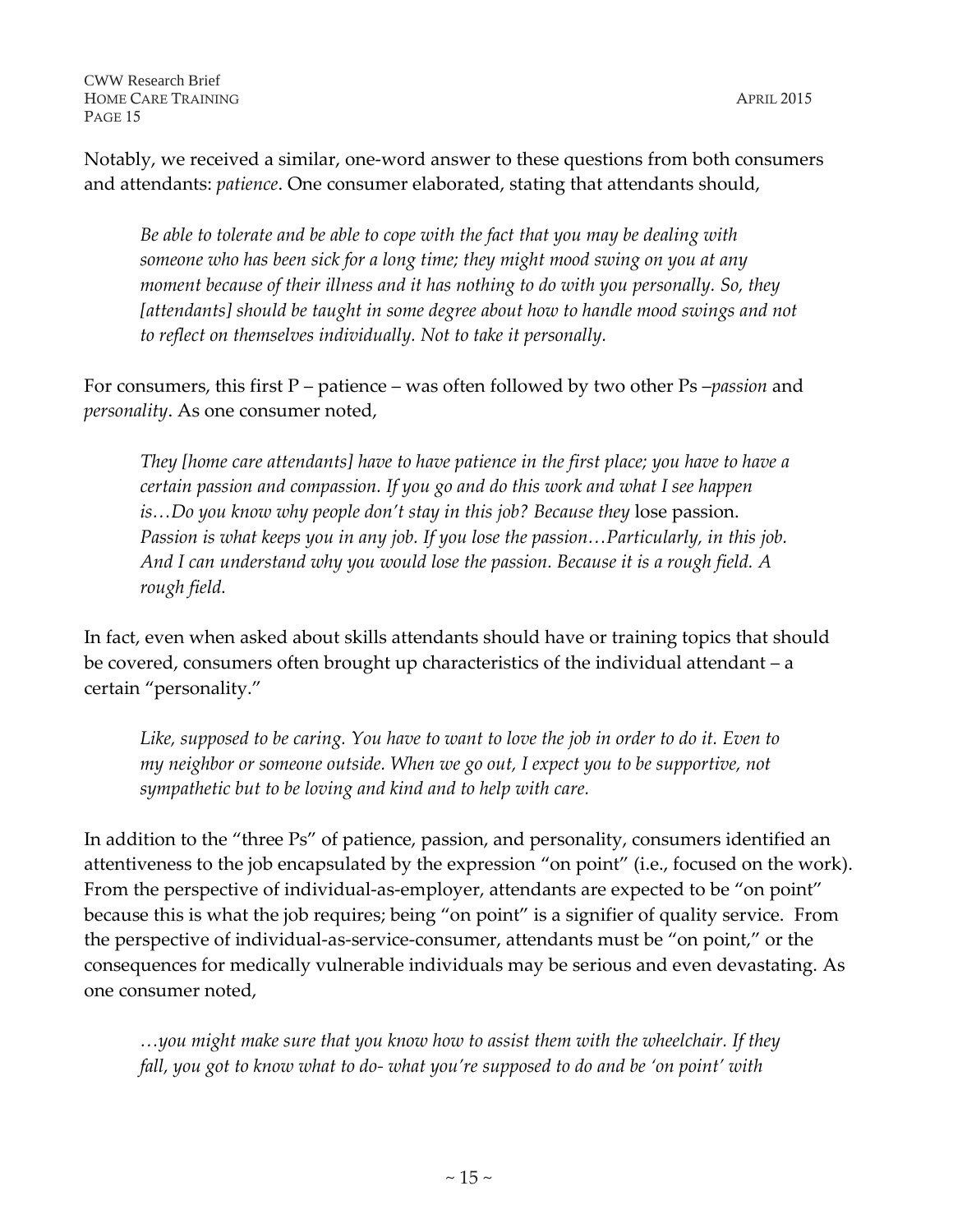*that. If they choke, you need to know how to help the person; you can't wait for the phone call. You could call but you got to start doing some pumping or something.*

Another consumer, relatively new to Liberty's services and with an active seizure disorder, noted that her home care attendants need to be able to recognize early signs of a seizure, to operate her air filter/purifier, and to act quickly and capably in the case of an emergency. She noted that, while she tries to show new attendants everything, it would really be more useful if they knew more when they came. She observed, "If they don't know, I'm in trouble. So more medical background would be great."

Other things that consumers believed their attendants needed to know included the following: CPR; wound and rash care; signs of "different ailments;" emergency procedures; transfers; use of a hoyer lift; how to put a person in a shower of bathtub; dietary needs; the importance of keeping spaces clear and uncluttered; preserving consumer hygiene; cooking/cleaning; signs of abuse, neglect, or dangerous living situations; privacy and sensitivity; listening skills; and how to connect other prospective consumers with services.

#### *In What Ways is Attendant Training Linked to Care Quality?*

*Contrast between Past and Present Training Models*: We interviewed five consumers and one attendant who had been part of the 80-hour Building Bridges training program conducted through the Training and Upgrading Fund of District 1199c of NUHHCE, as well as a second attendant who received training in the transitional period between Building Bridges and full implementation of the current brief training model. They were united both in endorsing the training and in comparing the current training model unfavorably. As one consumer noted,

*With Liberty and the other agency, I could tell the quality by how the workers were trained. I guess that is why I brought two of the workers back because they were trained 7 or 8 years ago.* 

One attendant described her experience with the earlier training model, the very early stages of Building Bridges, as follows:

*The training they gave me was unbelievable. [Trainer's name] is a registered nurse. She gave me one-on-one training and she taught me everything I know. Everythingone-on-one: the feeding tube, how to pack a sore. She just taught me – how to suction a trach. I just know that [she] taught me everything. It is just like once you learn it, you*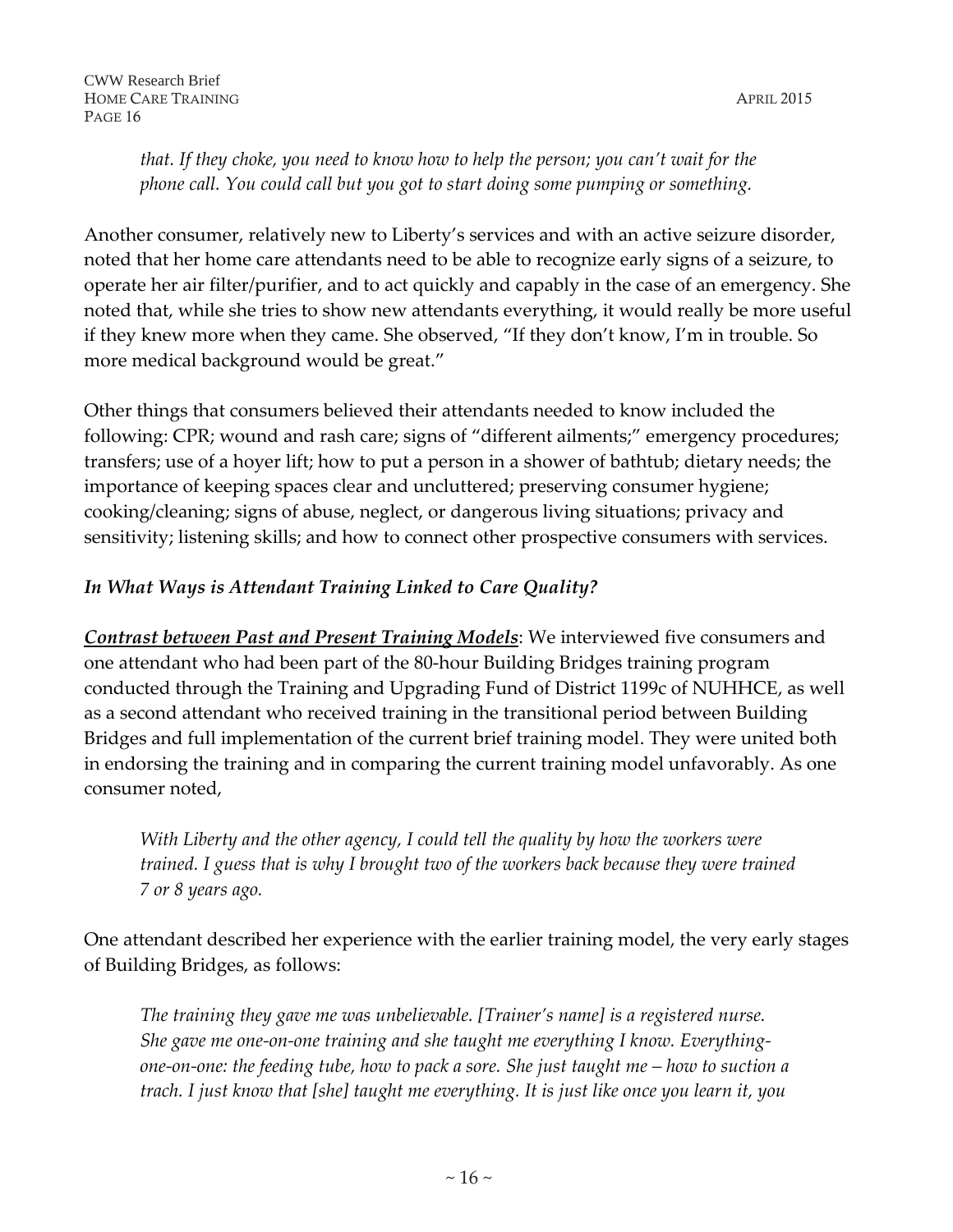*never forget it…. She did an excellent job and I loved it because it was a one on one and she came back… She must have come back and said, now show me what I taught you. I was like- pow, pow, pow, pow. It was just something in my mind that would never leave me.*

Although our questions asked generally about training, rather than specifically about Building Bridges, consumers and attendants volunteered information specific to the program. One consumer with an upbeat demeanor and significant mobility and speech difficulties became quite animated when she talked about going to Liberty and getting trained with "1199c." She shared that she had attended multiple training sessions at Liberty with new attendants and that these trainings had taught her attendants "not to be afraid." Building Bridges had allowed her to work alongside professional trainers to teach her attendants care techniques, both generally and in reference to her specific set of needs and preferences. With the guidance of trainers, attendants practiced skills in areas such as feeding and transferring. As this particular interviewee noted, during training "[I can tell you] if you hurt me so I will let you know what needs to be done."

Another consumer shared that, a number of years ago, she had attended Building Bridges training sessions with her new attendant and that, together, they had learned CPR and how to treat pressure wounds, among a number of other things. She said that they had both received a certificate at the conclusion of the training, that they both had had fun, and that she had walked away with knowledge to complement the knowledge acquired by her attendant.

As noted above, we interviewed one attendant who received training during the transition from the Building Bridges training model to the current, brief training model used by Home Choices. She recalled a week of training, that included topics such as how to interact with consumers, what it means to be properly presentable on the job, how to use lifts (including hands-on practice with other training attendees), ways to reduce agitation for consumers with dementia, and policies specific to Liberty, such as not handling consumers' money and using gloves while working with consumers. She expressed general satisfaction with the training but noted that, particularly given the importance of hands-on training and differences in learning style and pace, she would personally recommend a training period of two or more weeks.

Perhaps the most compelling contrast between consumers and attendants trained under Building Bridges and those trained more recently was the former's strong recollection of training content and ability to connect the training to a current skill set, as evidenced above.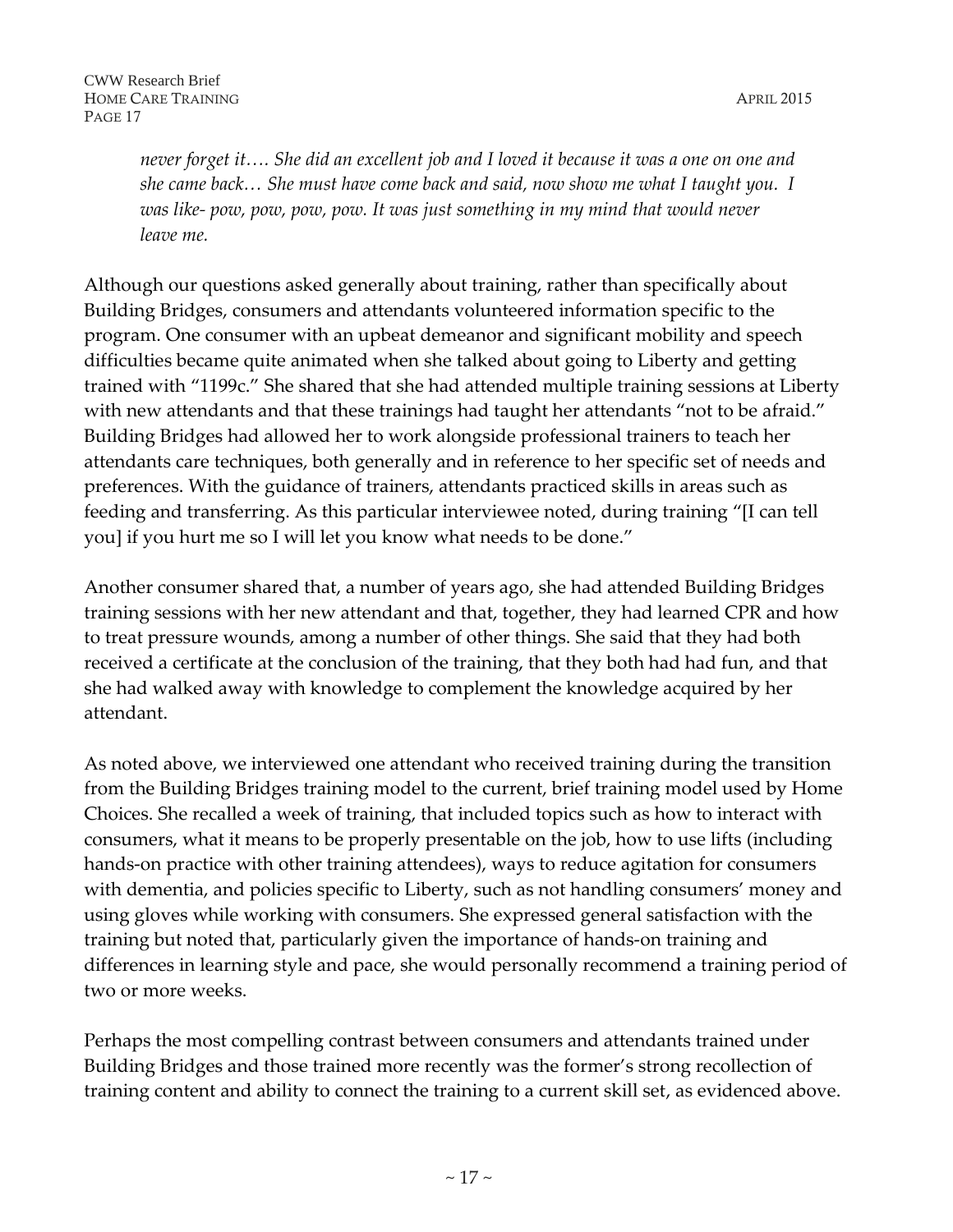By contrast, consumers who had begun to receive services more recently knew very little about the training that had been received by their attendants. Those who seemed to know anything at all about the training described it as a "video" or series of videos. The two quotes below are illustrative:

*Well, before they're able to become a home health aide, they have a 3-hour orientation. They have to get their background checks. All of them have to have a background check.*

 $\sim$ ~~~~~~~~

*I don't really know, personally. I just know what they tell me. They tell me that they watched a movie. They did a couple…That's all they tell me… they tell me they watched a movie… what else they do?... Hold on. I don't really remember.*

Another consumer shared that he knows that Liberty does show a video, focusing on things like "courtesy and etiquette," to new attendants, but he is not sure whether that is sufficient and whether it is really making a difference.

Attendants also described a video or videos of roughly three hours, focusing primarily on how to talk to homecare consumers, hygiene, and emergency protocols. Attendants identified two elements of the training as particularly helpful: how to enter a consumer's home respectfully (including how to follow a consumer's lead in organizing the day's work) and what to do in case of an emergency. Experienced attendants (even if the past experience consisted only of caring for a relative) tended to view the brief training as "good" but not essential. As one attendant noted,

*When you go in these companies and they show you these films, it helps you deal with a lot of situations that might come up…. They don't give you a lot of hands-on but what they show you is helpful if certain situations come up. …. . Like once you leave the facility after you see the training you might not think about it but it comes back to me as certain situations arise so you say- ok. I can say it can be helpful. I don't like to sit and watch stuff like that but it comes back to me when certain situations arise. So I can say it was helpful.*

Another attendant observed that it seemed like "they were showing the same thing over and over again." She expressed an interest in having more extensive or more diverse training.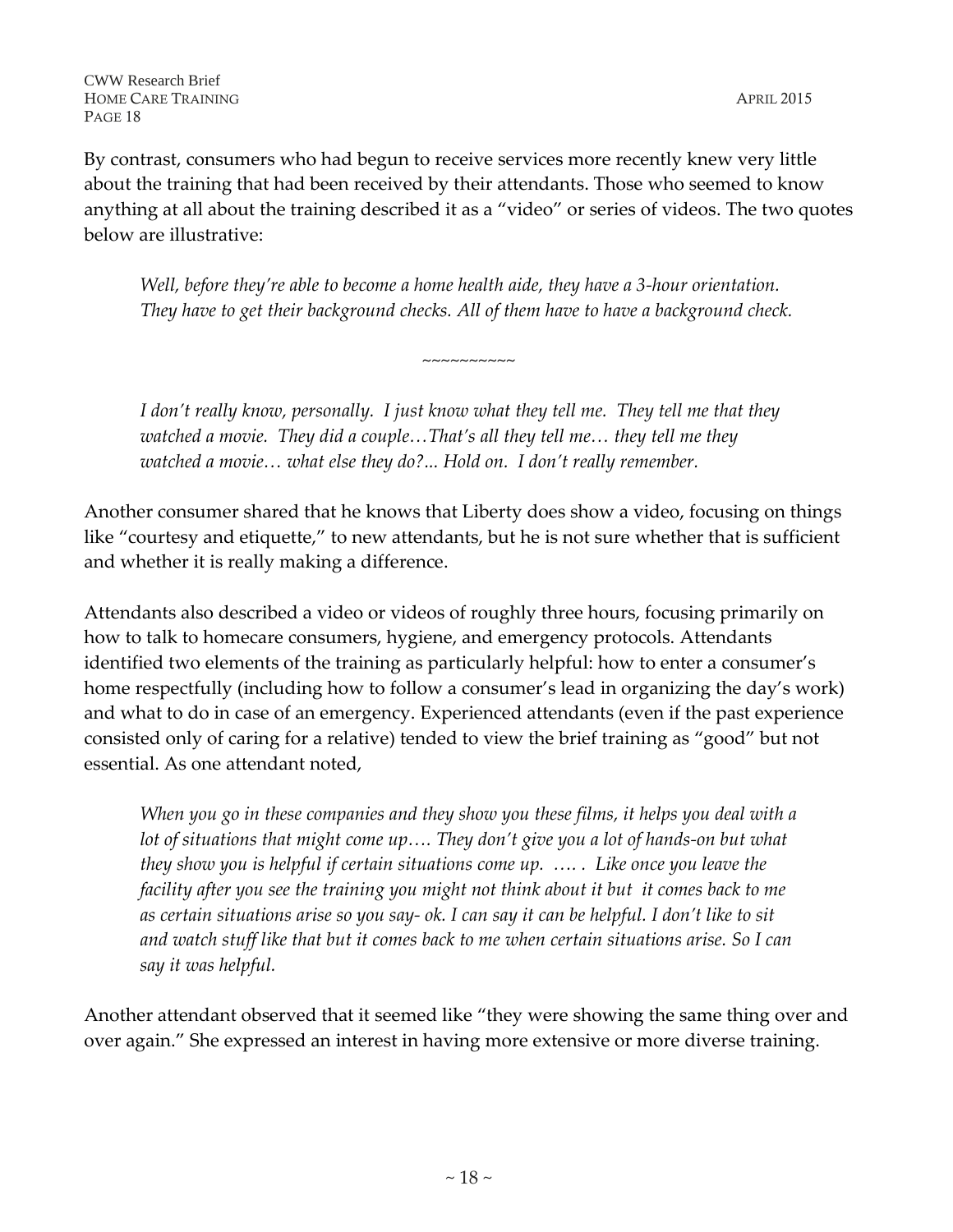As both consumers and attendants responded to our questions about attendant training, two primary themes emerged: one pertained to the lack of individual preparation attendants have before entering someone's home and the other was the value of hands-on and consumer-informed training in general.

*Lack of Individual Preparation*: Interview evidence suggests that even the 3-hour training provides attendants with some useful general knowledge with which to begin. However, attendants lack condition-specific knowledge, as well as hands-on knowledge, and, as predicted by one consumer below, this may lead to some in-home trial-and-error:

*Well, I think they should know the person's condition so they're trained in what the person needs help with. Get training. Know the person's disability and determine if that's good for you or not. Some people can't work certain stuff. They say they can until they get into it but they realize they can't and then you have to look for another worker and all that.* 

In one of the interviews, the consumer requested that her attendant remain during the interview. In this particular case, the attendant had been on the job for only three months. The consumer shared that when her attendant had first arrived at her home, the attendant had not been at all prepared for her particular and extensive set of needs. While the consumer relayed this account, her attendant nodded animatedly. Initially overwhelmed because she had had no prior knowledge or information about the consumer's multiple care needs, this attendant performed her first transfer from bed to chair, alone with the consumer. In this case, the consumer, who had experienced the past Building Bridges training model, expressed confidence in her ability to train her own attendants, even when they come unprepared.

Another consumer noted that, most of the time, when attendants come to her for the first time, they have not been told ahead of time about her condition. In fact, she could not recall a single time that an attendant came out and actually knew something about her before they got there. And then she quipped, "Sometimes they panic and run away."

While several attendants had experience caring informally for a parent, grandparent, or other family member, consumers noted that this was qualitatively different:

*…when a nurse's aide comes into employment, they should have more skill other than working with their mother and father. Because you're dealing with somebody totally different than your mother and father. It's a whole new ballgame altogether. So, they*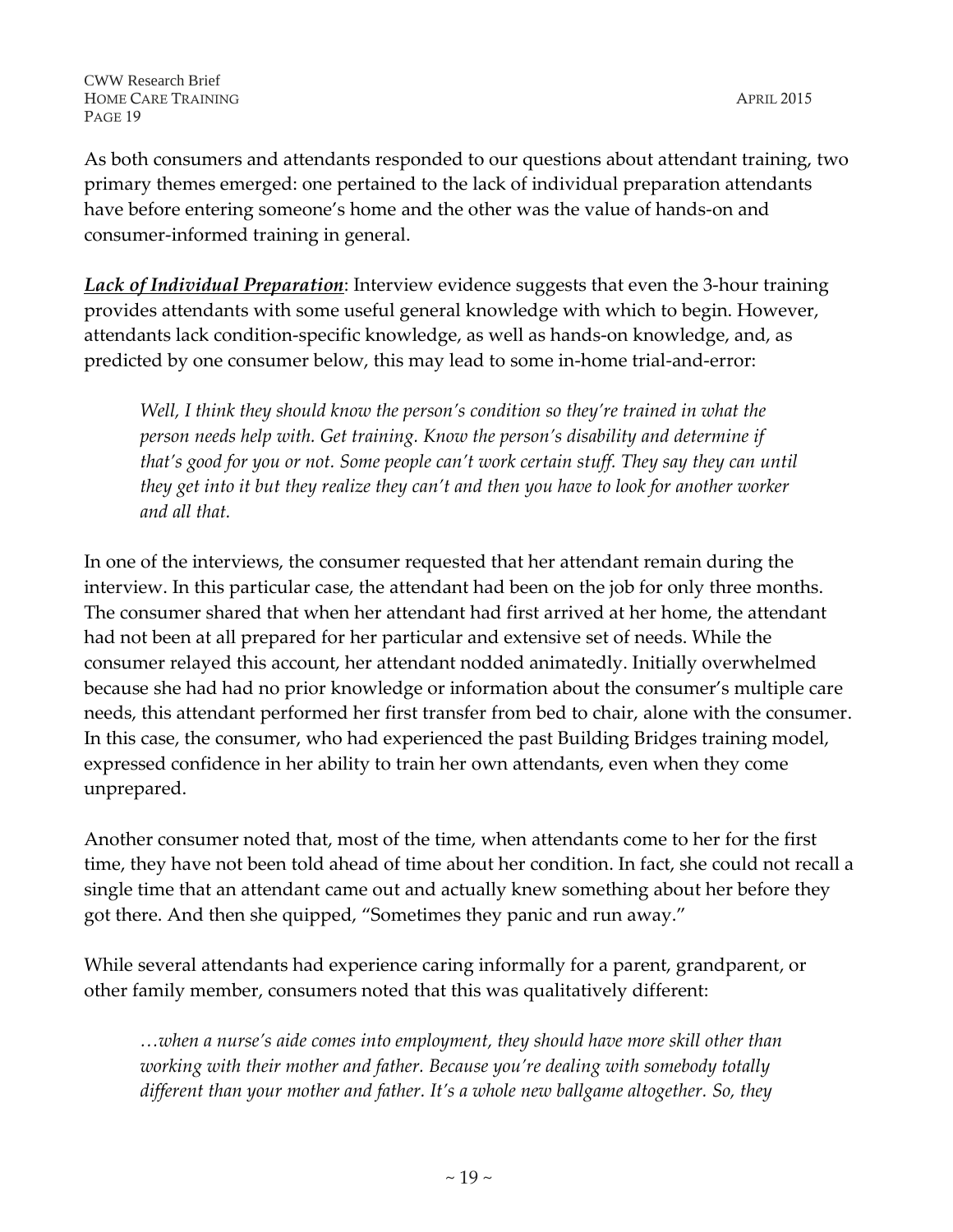*need to be taught that family members - taking care of family members - and taking care of an individual who has been sick for a long time is two different worlds. And you're going to feel a different way.* 

Two consumers provided specific recommendations for changes to address the uncertainty of the "first day:"

*Also, I think that, and I haven't seen this with too many agencies, I think that sometimes the office staff (the schedulers) should get to know who they are sending out a little bit more to the client. I think, for Liberty, what they need to do, they need to also have to have where they come out and they do an interview with the attendant and the consumer. Sometimes, the staff in the office need to come out and see what the aide has to go through.* 

*~~~~~~~~~~*

*And I think it should be more for an aide coming into the home with a little card and they could say, this is what the consumer needs because a lot of times the aide comes in just blank. If you don't have a family member there or you can't explain what you need the aide to do, it could be the blind leaving the blind. But in most cases, it's not but I think the attendant should know what they're walking into. I think they should at least give them that much respect- even it is just a brief synopsis that says – you know.*

*Hands-on and Consumer-informed Training*: The majority of, though certainly not all, consumers wanted the opportunity to train their attendants. One connected the authority to hire with the authority to train, arguing that the two should be linked. While some identified areas in which their attendant would benefit from specific training, the predominant message was that the best training must come from the consumer.

*I would rather have people come and see me at home, and this is a way that they can get a real feel of the house as to how they could help or maybe what they could be doing that could not be helpful.* 

Attendants trained over the past five years had no direct experience of alternative training models, nor did they know that Liberty consumers and attendants had ever had access to a different model. However, a few identified the lack of hands-on training as a possible deficit. One shared, "I just believe that, hands-on experience is good. You got to do it the consumer way because that is the right way. Their way is the right way."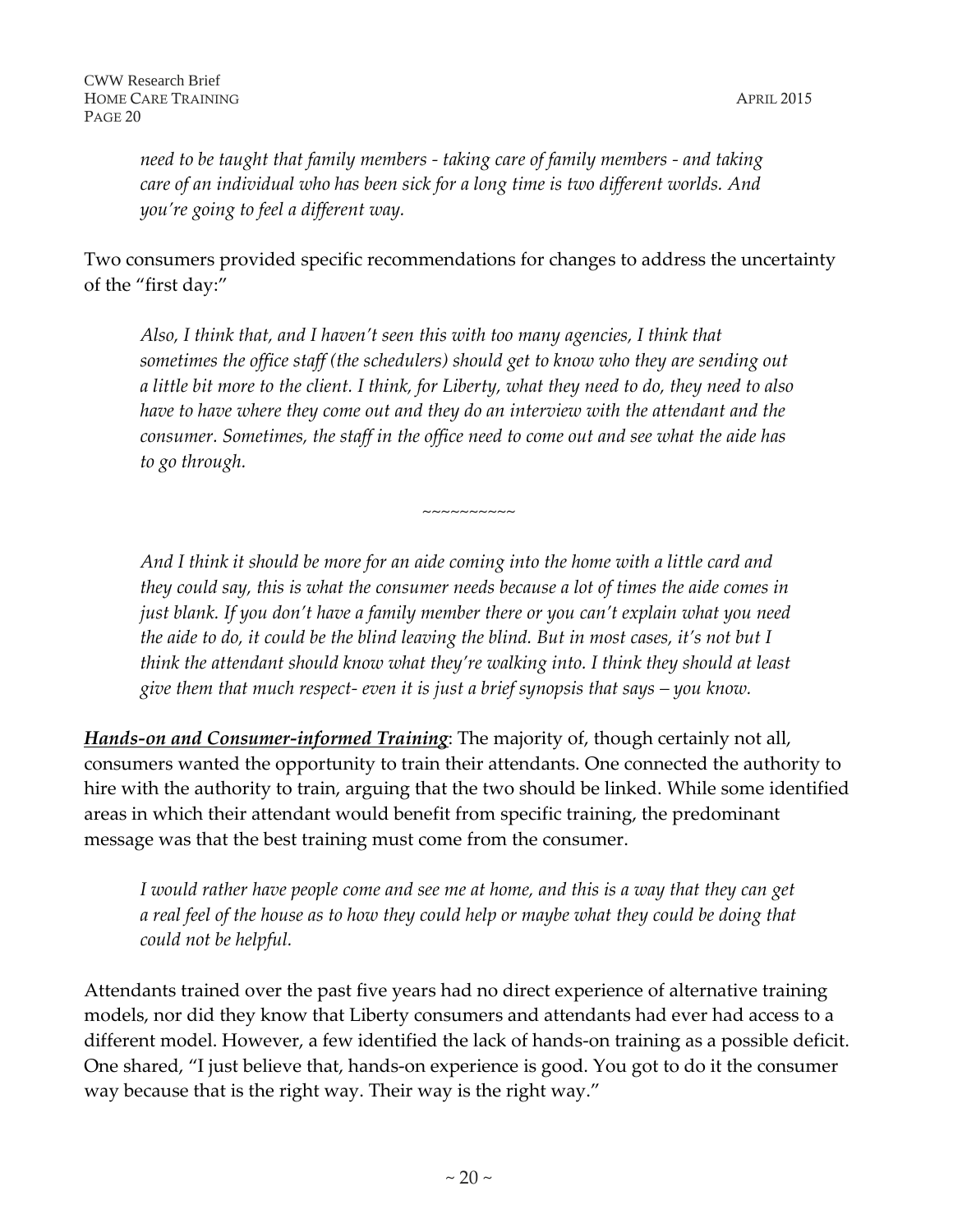Another observed, "My attention span is not the greatest for books, but if you show me how to do something, I am the hands-on [person]."

Only consumers can tell the attendant when they are in pain or what signs indicate distress. Waiting to discover this until the "first day" – when consumers and attendants are first meeting and are typically alone – may contribute to failed consumer-attendant connections; frustration, anxiety, and shame on the part of consumers and attendants; and even a risk to consumers' physical well-being.

## *CONCLUSION*

To date, research on home care services has focused on the training and self-care needs of both family and non-family caregivers, as well as on profiles and descriptions of approaches to care, including consumer-directed care (Duffy, 2005; England, 2005; Fine, 2012; Moroney & Dokecki, 1998; NAC, 2009; Powers, Sowers & Singer, 2006; Schulz, Beach, Cook, Martire, Tomlinson & Monin, 2012; Stone & Wiener, 2001; Talley & Crews, 2007). We add to the existing literature by asking adult consumers of home care services to describe their experiences with home care, the training that their care providers have received, and their perceptions of the relationship between training and quality of care.

Interviewing consumers of home care services from Liberty Resources Home Choices offers us a unique opportunity to explore the relationship between care provider training and care quality, specifically for people with physical care needs. Over the past five to six years, statelevel policy changes have altered home care services policy in multiple ways, including reductions in funding available to offset the costs of training homecare providers. In this transition, Liberty Resources, its service consumers, and staff have experienced firsthand the transition from a comprehensive training model called "Building Bridges" (80 total training hours) to "Home Choices," a condensed model of pre-employment (3 hours) and in-service (minimum 2 hours per year) training.

Two factors differentiate the Building Bridges training from Home Choices and other similar training models: the intensity of the training and the involvement of care consumers in the training process. Under Building Bridges, trainings were developed and provided through the Training and Upgrading Fund of District 1199c of the National Union of Hospital and Health Care Employees (NUHHCE). The 80 hours of training brought attendants and care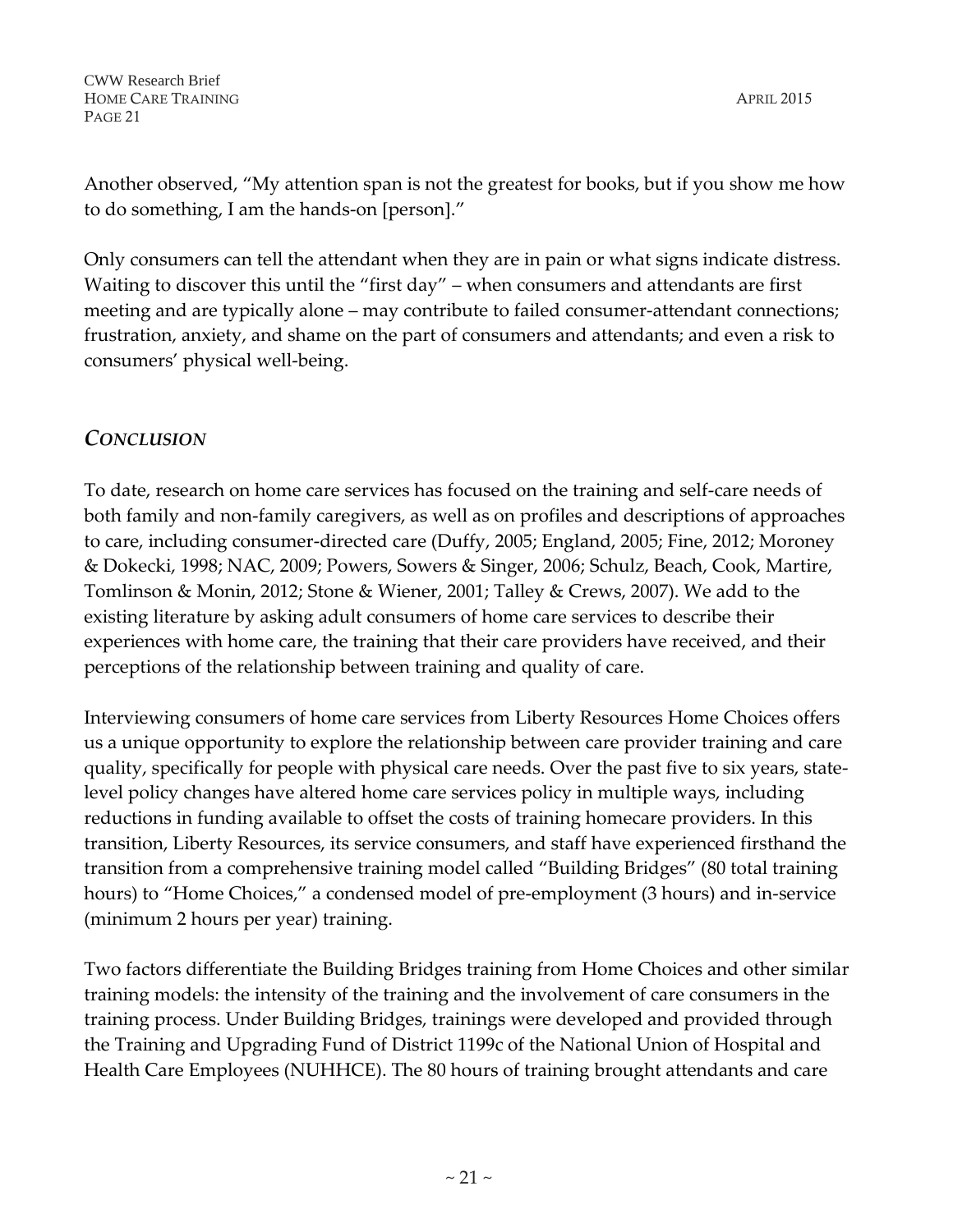consumers together to learn not only the general approaches and skills involved in homebased care provision, but also the particular needs of individual consumers.

Through semi-structured interviews with 20 consumers of care and 8 attendants, we explored perceptions of care quality, homecare attendant training, and the relationship between training and quality of care. Consumers and attendants identified several elements as constitutive of "quality care." These included the following:

- Autonomy
- Mutual respect
- Access to resources both in their homes and in their communities
- Consumer-Attendant Fit
- Stability
- Attendant preparation and performance
- Attendant well-being

Our study also uncovered both consumer and attendant views on important skills and characteristics for in-home personal care providers. Notably, we received a similar, oneword answer to these questions from both consumers and attendants: *patience*. For consumers, this first P – patience – was often followed by two other Ps –*passion* and *personality*. In fact, even when asked about skills attendants should have or training topics that should be covered, consumers often brought up characteristics of the individual attendant – a certain "personality." Lastly, consumers identified an attentiveness to the job encapsulated by the expression "on point" (i.e., focused on the work).

While autonomy, including the right to dismiss attendants, to interview attendants before agreeing to take them on, to establish standards for work quality, and to establish household rules, was highly prized by consumers, this appeared in stark contrast to consumers' *current* lack of involvement in initial training of attendants. Indeed, feedback from consumers whose attendants received training under the Building Bridges model described above, revealed a distinct preference for this training that is both hands-on and consumer-informed. Building Bridges had allowed consumers to work alongside professional trainers to teach their attendants care techniques, both generally and in reference to their specific set of needs and preferences.

Perhaps the most compelling contrast between consumers and attendants trained under Building Bridges and those trained more recently was the former's strong recollection of training content and ability to connect the training to a current skill set. By contrast,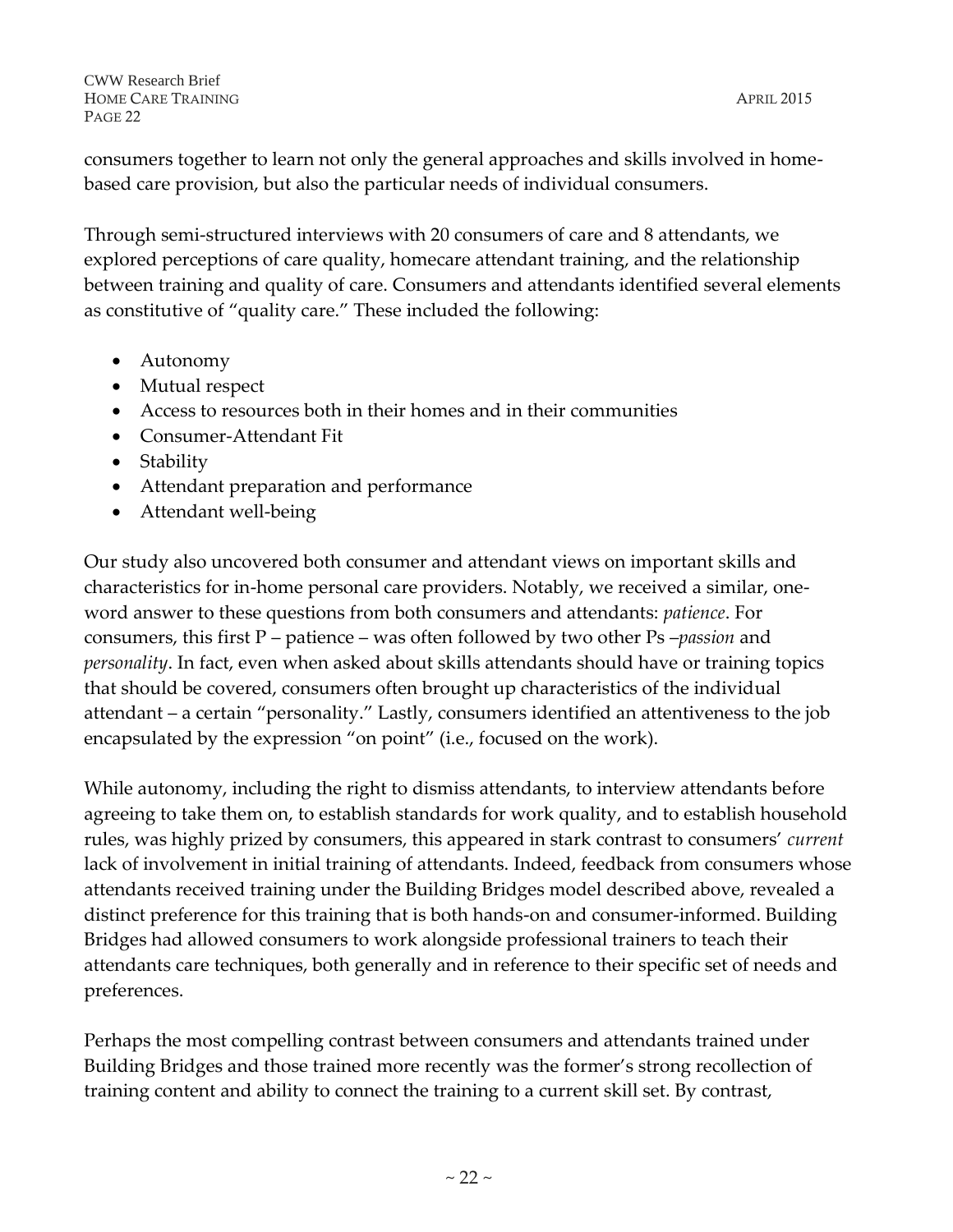consumers who had begun to receive services more recently knew very little about the training that had been received by their attendants. Interview evidence suggests that, while even the 3-hour training provides attendants with some useful general knowledge with which to begin, attendants lack condition-specific knowledge, as well as hands-on knowledge. In some cases, this leads to some in-home trial-and-error that may, in turn, contribute to failed consumer-attendant connections; frustration, anxiety, and shame on the part of consumers and attendants; and even a risk to consumers' physical well-being.

Homecare attendants provide services that allow people to live in their own homes and that give respite to familial care providers. The work is intimate and often prolonged. While brief, topical trainings do play a role in preparing homecare attendants, the gap between consumer and new attendant expectations seems best addressed through consumer-informed and/or consumer-facilitated training in partnership with professional trainers.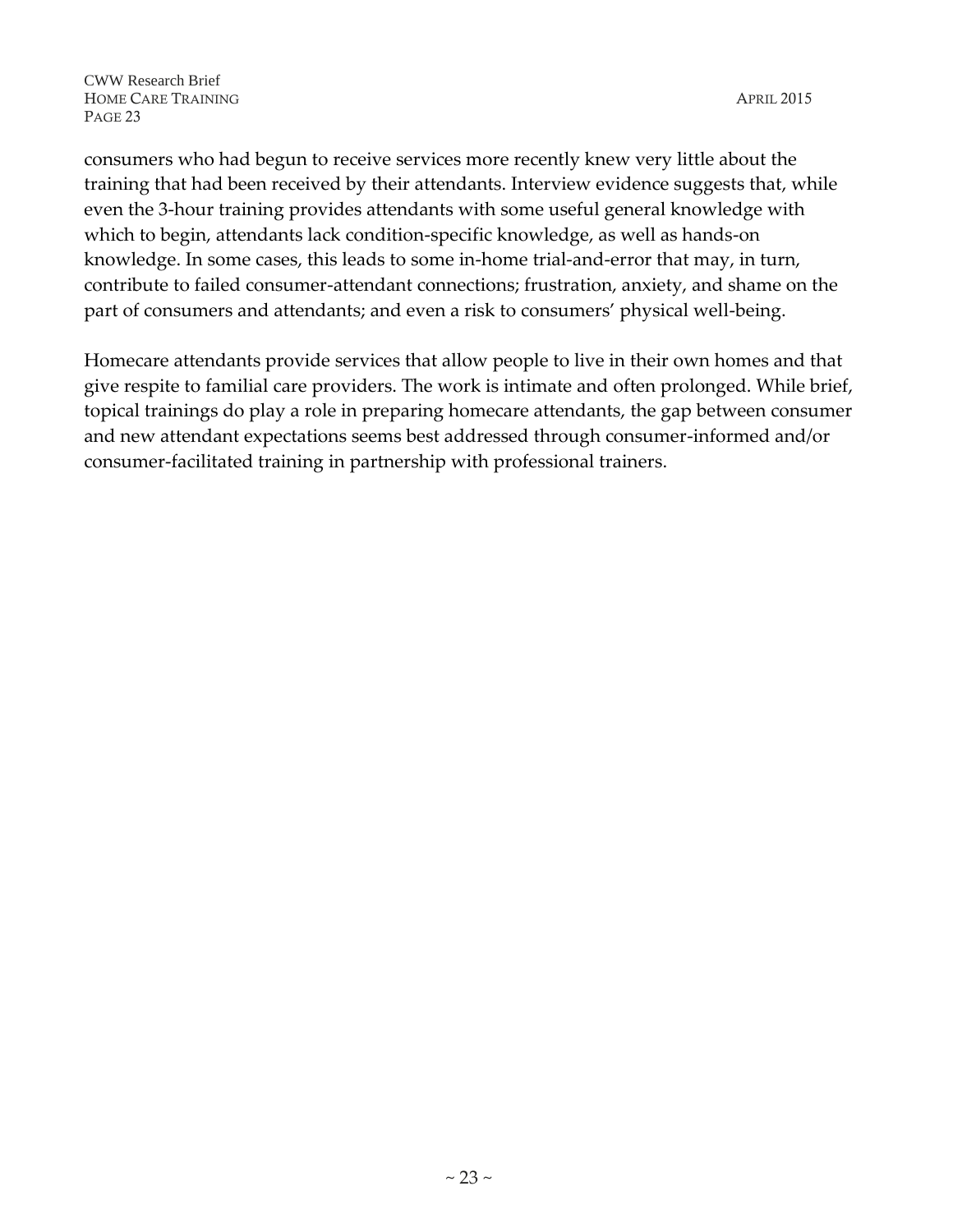#### *REFERENCES*

- Bishop, C. E. (2004). Paid home care in the 21st century: Need and demand. *Home Health Care Management & Practice, 16*(5), 350-359.
- Butler, S. S., Brennan-Ing, M., Wardamasky, S., & Ashley, A. (2014*).* Determinants of longer job tenure among home care aides: What makes some stay on the job while others leave? *Journal of Applied Gerontology, 33*(2), 164-188.
- Dejong, G., & Batavia, A. (1992). The independent living model of personal assistance in national long-term care policy. *Generations, 16*(1), 89-100.
- Duffy, M. (2005). Reproducing labor inequalities: Challenges for feminists conceptualizing care at the intersections of gender, race, and class. *Gender & Society, 19*(1), 66-82.
- England, P. (2005). Emerging theories of care work. *Annual Review of Sociology, 31*, 381-399.
- Fine, M. D. (2012). Employment and informal care: Sustaining paid work and caregiving in community and home-based care. *Aging International, 37*, 57-68.
- Institute of Medicine. (2008). *Retooling for an aging America: Building the healthcare workforce*. Washington, DC: The National Academic Press.
- Kapp, M. B. (2000). Consumer direction in long-term care: A taxonomy of legal issues. *Generations*, 16-21.
- Moroney, R., & Dokecki, P. R. (1998). *Caring and competent caregivers*. Athens, GA: University of Georgia Press.
- National Alliance for Caregiving. (2009). Caregiving in the U.S. -2009. Retrieved from http://www.aarp.org/relationships/caregiving/info-12-2009/caregiving\_09.html
- Powers, L. E., Sowers, J., & Singer, G. H. S. (2006). A cross-disability analysis of persondirected long-term services. *Journal of Disability Policy Studies, 17*(2), 66-76.
- Schulz, R., Beach, S., Cook, T., Martire, L. M., Tomlinson, J., & Monin, J. K. (2012). Predictors and consequences of perceived lack of choice in becoming an informal caregiver*. Aging & Mental Health, 16*(6), 712-721.
- Stone, D., & Wiener, J. M. (2001). Who will care for us: Addressing the long-term care workforce crisis. *The Urban Institute*. Retrieved from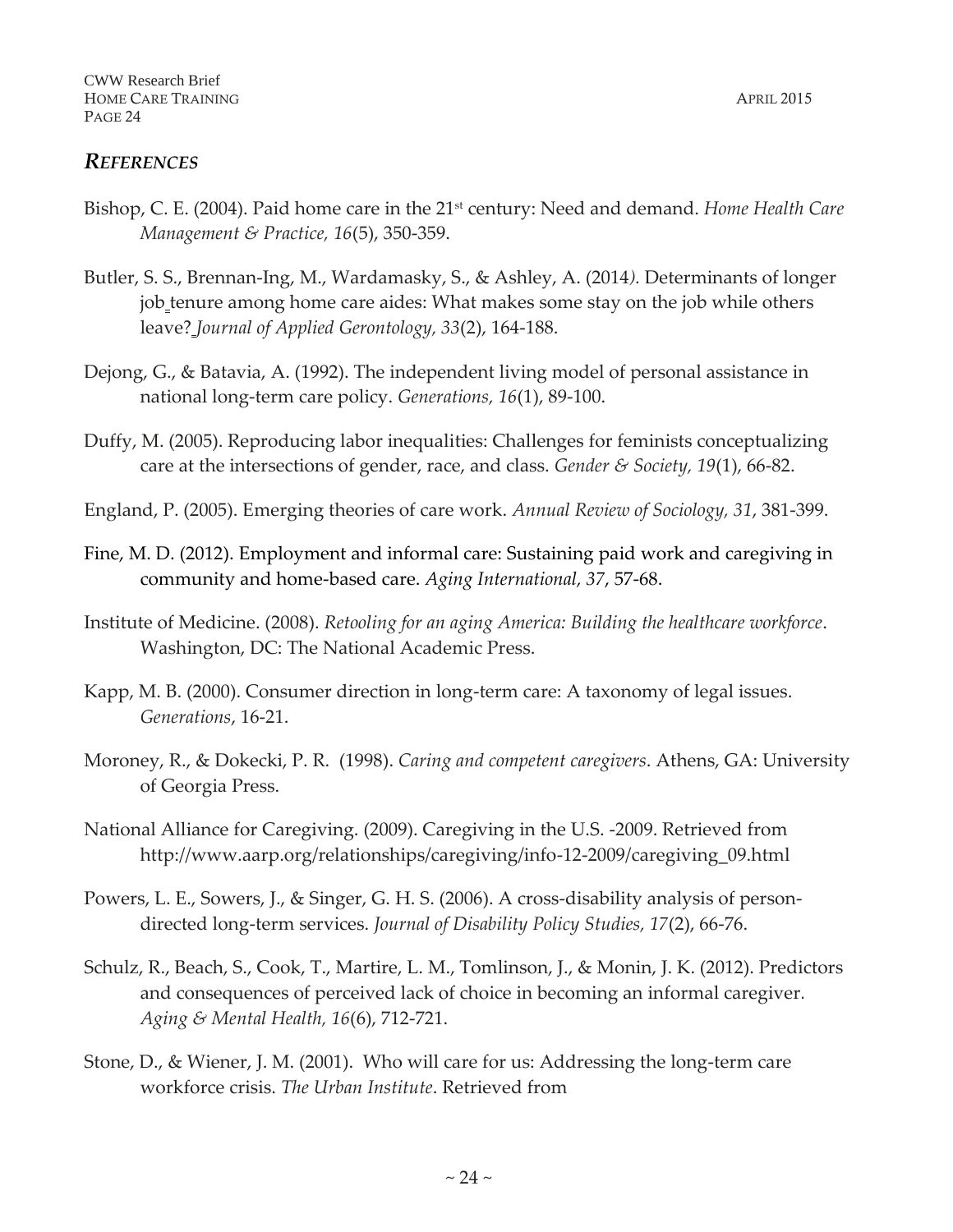http://www.urban.org/publications/310304.html

- Talley, R. C., & Crews, J. E. (2007). Framing the public health of caregiving. *American Journal of Public Health, 97*(2), 224-228.
	- U.S. Census Bureau. (2012). Disability characteristics 2012 American Community Survey 1 year estimates. Retrieved December 13, 2014 from <http://factfinder2.census.gov/faces/tableservices>